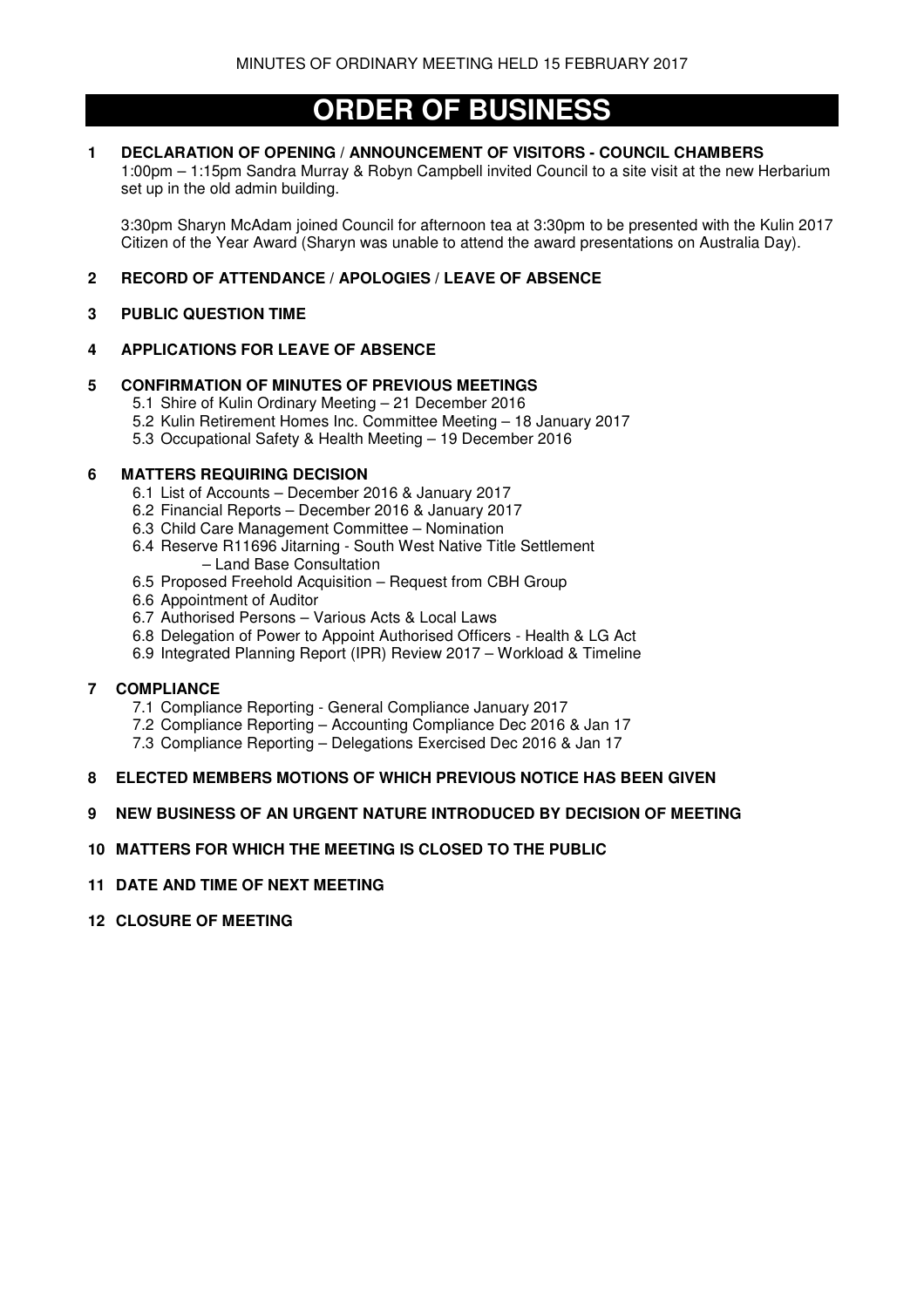# **Minutes of an Ordinary Meeting of Council held in the Council Chambers on Wednesday 15 February 2017 commencing at 5.10pm**

# **1. DECLARATION OF OPENING / ANNOUNCEMENT OF VISITORS**

# **2. RECORD OF ATTENDANCE/APOLOGIES/LEAVE OF ABSENCE**

| Attendance          |                                |                  |
|---------------------|--------------------------------|------------------|
| <b>BD</b> West      | President                      | West Ward        |
| <b>RD</b> Duckworth | Deputy President               | West Ward        |
| <b>HT</b> McInnes   | Councillor                     | Town Ward        |
| <b>MJ Ledwith</b>   | Councillor                     | West Ward        |
| G Robins            | Councillor                     | <b>Town Ward</b> |
| R Bowey             | Councillor                     | <b>Town Ward</b> |
| R O'Brien           | Councillor                     | Central Ward     |
| <b>BP</b> Taylor    | Councillor                     | Central Ward     |
| L Varone            | Councillor                     | East Ward        |
| N Mason             | <b>Chief Executive Officer</b> |                  |
| L Hobson            | Manager of Works               |                  |
| N Thompson          | <b>ESO/Minutes</b>             |                  |
|                     |                                |                  |

C Vandenberg Deputy CEO

Apologies

## **3. PUBLIC QUESTION TIME**  Nil

# **4. APPLICATIONS FOR LEAVE OF ABSENCE**  Nil

# **5. CONFIRMATION OF MINUTES OF PREVIOUS MEETINGS**

Shire of Kulin Ordinary Meeting – 21 December 2016

# **01/0217**

**Moved Cr Bowey Seconded Cr Taylor that the minutes of the Ordinary Council Meeting held on 21 December 2016 be confirmed as a true and correct record.** 

 **Carried 9/0** 

Kulin Retirement Homes Inc. Committee Meeting – 18 January 2017

**02/0217** 

**Moved Cr Robins Seconded Cr Varone that the minutes of the Kulin Retirement Homes Inc. Committee Meeting held on 18 January 2017 be received.** 

 **Carried 9/0** 

Shire of Kulin Occupational Safety & Health Meeting – 19 December 2016

**03/0217** 

**Moved Cr Taylor Seconded Cr Robins that the minutes of the Occupational Safety & Health Meeting held on 19 December 2016 be received.** 

 **Carried 9/0**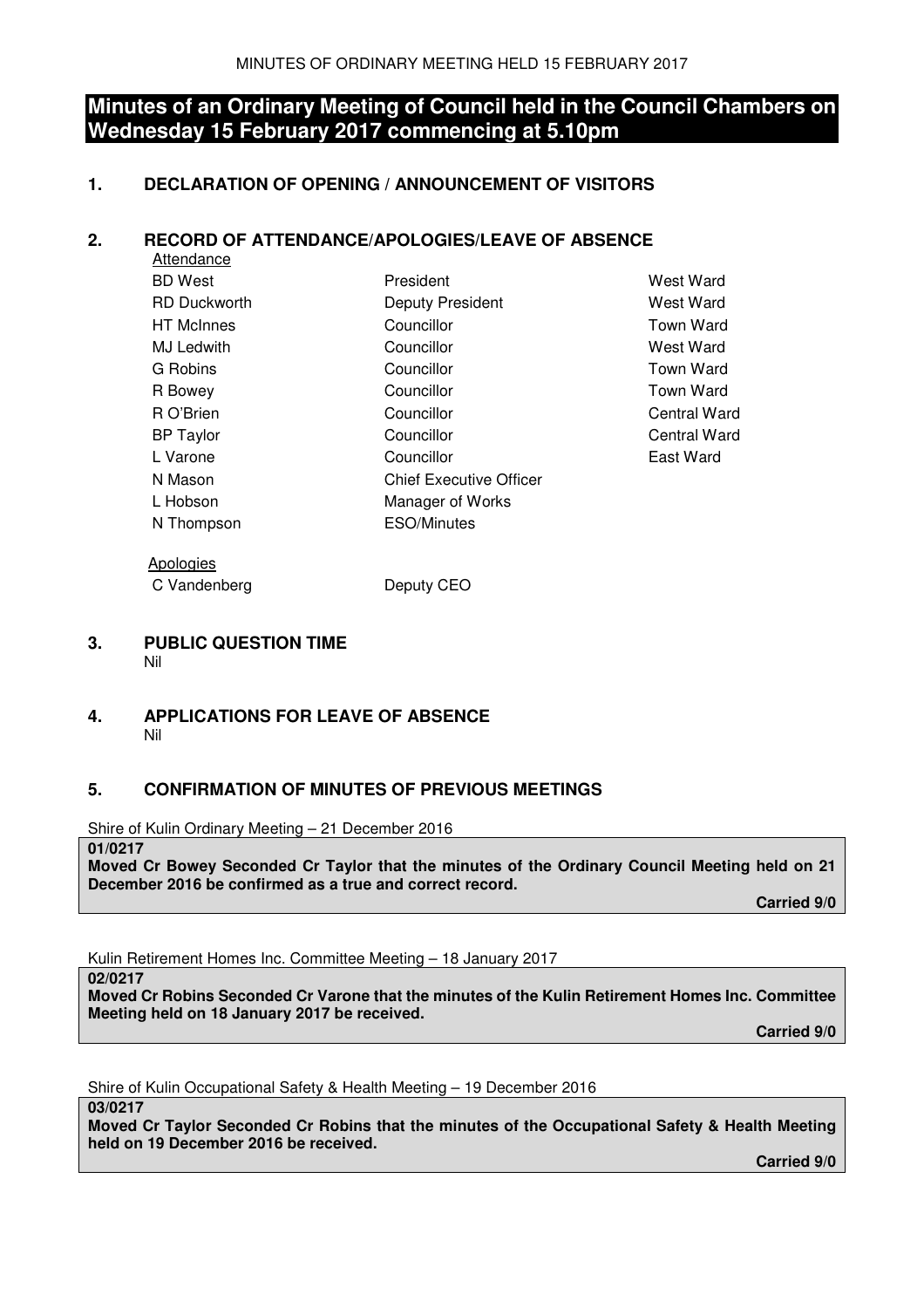# **6 MATTERS REQUIRING COUNCIL DECISION**

# **6.1 List of Accounts – December 2016 and January 2017**

**RESPONSIBLE OFFICER:** DCEO **FILE REFERENCE:** 12.06 **AUTHOR:** DCEO **STRATEGIC REFERENCE/S: DISCLOSURE OF INTEREST:** Nil

## **SUMMARY:**

Attached is the list of accounts paid during the months of December 2016 and January 2017 for Council's consideration.

**BACKGROUND & COMMENT:**  Nil

**FINANCIAL IMPLICATIONS:**  Nil

**STATUTORY AND PLANNING IMPLICATIONS:**  Nil

**POLICY IMPLICATIONS:** 

Nil

**COMMUNITY CONSULTATION:**  Nil

**WORKFORCE IMPLICATIONS:** 

Nil

# **OFFICER'S RECOMMENDATION:**

That December payments being cheque No's 224 -225 (Trip), 36696, 36706 - 36710 (Municipal), EFT No's 12150 - 12219, DD5977.1 - DD5998.12 (Municipal), credit card payments, creditor payments, and other vouchers from the Municipal Fund totalling \$336,103.54 be passed for payment.

That January payments being cheque No's 222 & 226 (Trip Fund) 349 -350 (Trust Fund) 1975 – 1977 (Bush Races), 36711 - 367748 (Municipal), EFT No's 12220 - 12307, DD600.1 – DD6046.11 (Municipal), credit card payments, creditor payments, and other vouchers from the Municipal Fund totalling \$368,037.56 be passed for payment.

# **VOTING REQUIREMENTS:**

Simple majority required.

## **04/0217**

**Moved Cr O'Brien Seconded Cr Taylor that December payments being cheque No's 224 -225 (Trip), 36696, 36706 - 36710 (Municipal), EFT No's 12150 - 12219, DD5977.1 - DD5998.12 (Municipal), credit card payments, creditor payments, and other vouchers from the Municipal Fund totalling \$336,103.54 be passed for payment; and** 

**That January payments being cheque No's 222 & 226 (Trip Fund) 349 -350 (Trust Fund) 1975 – 1977 (Bush Races), 36711 - 367748 (Municipal), EFT No's 12220 - 12307, DD600.1 – DD6046.11 (Municipal), credit card payments, creditor payments, and other vouchers from the Municipal Fund totalling \$368,037.56 be passed for payment.** 

 **Carried 9/0**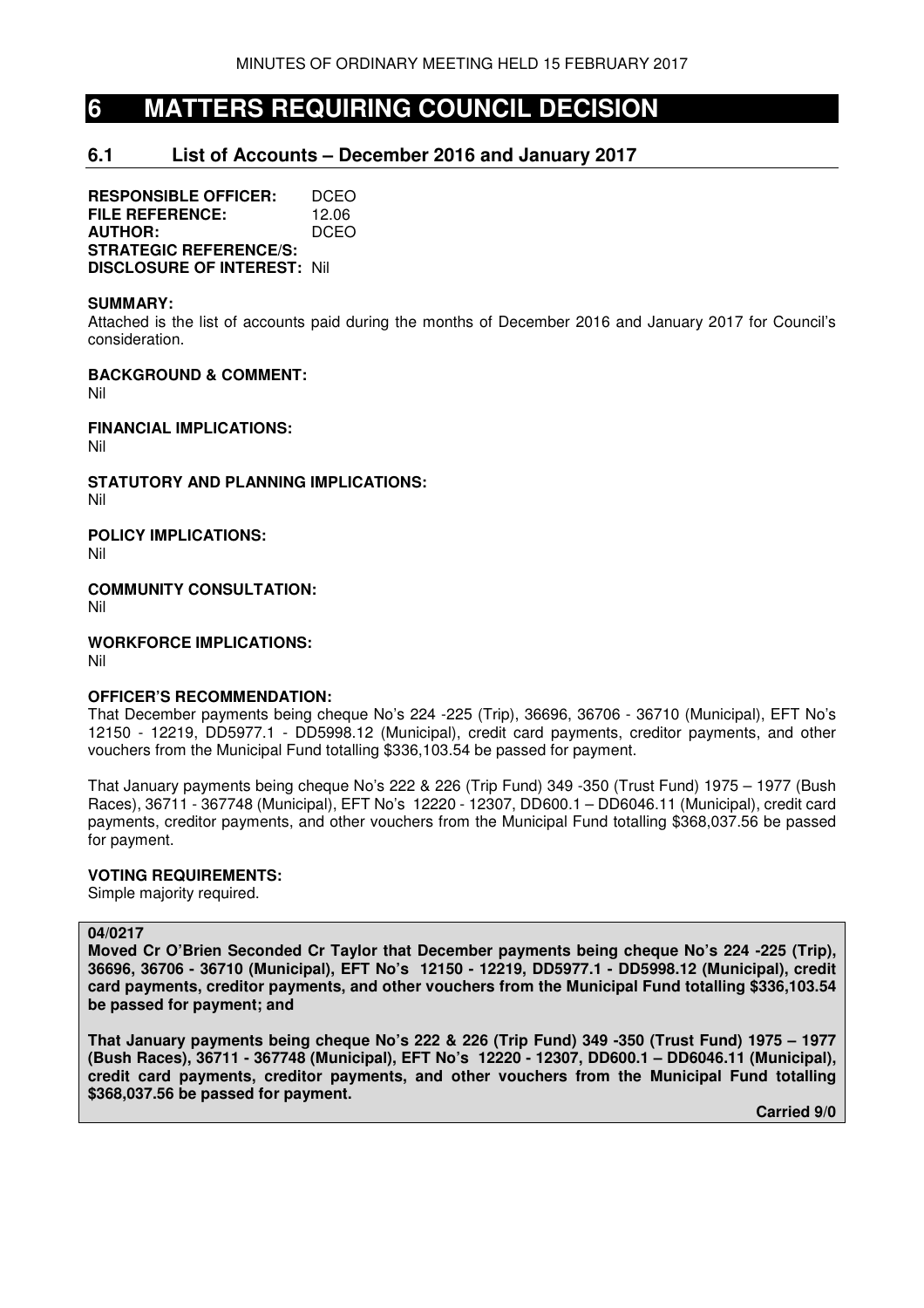# **6.2 Financial Reports – December 2016 and January 2017**

**RESPONSIBLE OFFICER:** DCEO **FILE REFERENCE:** 12.01<br>**AUTHOR:** DCEO **AUTHOR: STRATEGIC REFERENCE/S: DISCLOSURE OF INTEREST:** Nil **SUMMARY:** 

Attached are the financial reports for the periods ending 31 December 2016 and 31 January 2017.

# **BACKGROUND & COMMENT:**

Nil

# **FINANCIAL IMPLICATIONS:**

Nil

# **STATUTORY AND PLANNING IMPLICATIONS:**

Regulation 34 of the Local Government (Financial Management) Regulations 1996 requires local governments to prepare each month a statement of financial activity reporting on the revenue and expenditure of funds for the month in question.

# **POLICY IMPLICATIONS:**

Nil

# **COMMUNITY CONSULTATION:**

Nil

## **WORKFORCE IMPLICATIONS:**

Nil

# **OFFICER'S RECOMMENDATION:**

That Council endorse the monthly financial statements for the periods ending 31 December 2016 and 31 January 2017.

# **VOTING REQUIREMENTS:**

Simple majority required.

## **05/0217**

**Moved Cr Robins Seconded Cr McInnes that Council endorse the monthly financial statements for the periods ending 31 December 2016 and 31 January 2017.** 

 **Carried 9/0** 

# **6.3 Child Care Management Committee - Nomination**

| <b>NAME OF APPLICANT:</b>          | Kulin Child Care Management Committee |
|------------------------------------|---------------------------------------|
| <b>RESPONSIBLE OFFICER:</b>        | CDO                                   |
| <b>FILE REFERENCE:</b>             | 05.04                                 |
| <b>AUTHOR:</b>                     | CDO.                                  |
| <b>DISCLOSURE OF INTEREST: Nil</b> |                                       |

## **SUMMARY:**

The Kulin Child Care Centre Management Committee currently comprises two Council representatives, Cr Bowey & Taryn Scadding, Centre Coordinators and six community members.

# **BACKGROUND & COMMENT:**

Nominations were called via notices in the Weekly Update. Elana Frantom has nominated for the Management Committee.

It is recommended that Council appoint Elana Frantom onto the Kulin Child Care Management Committee for a one year term.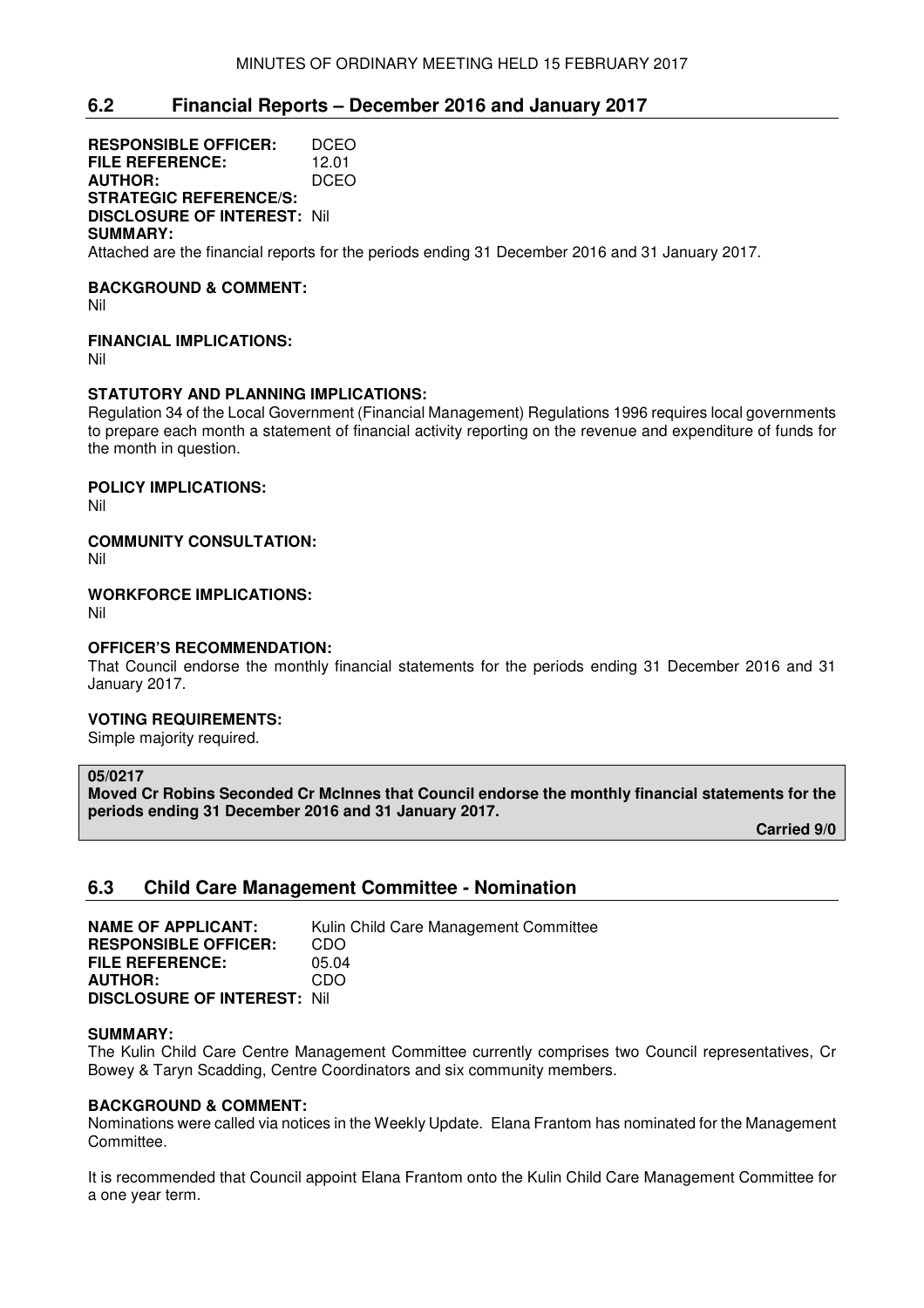## **FINANCIAL IMPLICATIONS:**

Nil

# **STATUTORY AND TOWN PLANNING IMPLICATIONS:**

Nil

## **POLICY IMPLICATIONS:**

Nil

## **COMMUNITY CONSULTATION:**

Nominations were called for via notices in a local paper.

# **WORKFORCE IMPLICATIONS:**

Nil

## **RECOMMENDATION:**

That Council appoint Elana Frantom to the Kulin Child Care Centre Management Committee for a one year term to expire in October 2017.

## **VOTING REQUIREMENTS:**

Simple majority required.

## **06/0217**

**Moved Cr Duckworth Seconded Cr O'Brien that Council appoint Elana Frantom to the Kulin Child Care Centre Management Committee for a one year term to expire in October 2017.** 

 **Carried 9/0** 

# **6.4 Reserve R11696 Jitarning - South West Native Title Settlement – Land Base Consultation**

**NAME OF APPLICANT:** Department of Lands **RESPONSIBLE OFFICER:** CEO **FILE REFERENCE:** 18.01 **AUTHOR:** CEO **DISCLOSURE OF INTEREST:** Nil

## **SUMMARY:**

The Department of Lands have written to Council advising that there are a number of Department of Water DoW) managed reserves that are surplus to the DOW's requirements and have been identified by DoW to be considered as part of the benefits package to be offered to the claimant groups under the South West Native Title Settlement.

Seeking Shire comment on one of the identified Reserves.

# **BACKGROUND & COMMENT:**

Department of Lands seeking comment from Council on the change of management order from DoW to Noongar Boodja Trust including the Power to Lease the reserve.

The Reserve (R11696) has previously been held for the purpose of 'water' and is located on the Jitarning Road North, north of the Jitarning townsite. The area is 40.512 ha. See attached map.

There are no known immediate objections or views on the proposal - the matter is open for Council to determine a position. Comments are requested by 21 February 2017.

NOTE: Recent Federal Court determinations (Jan/Feb 2017) have cast some doubt on the South West Native Title Settlement claim, but this aspect of the settlement agreement, allocating vacant Crown land to the applicable Native Title body, is not likely to be delayed or removed in any subsequent agreements.

## **FINANCIAL IMPLICATIONS**

No known financial implications on the Shire.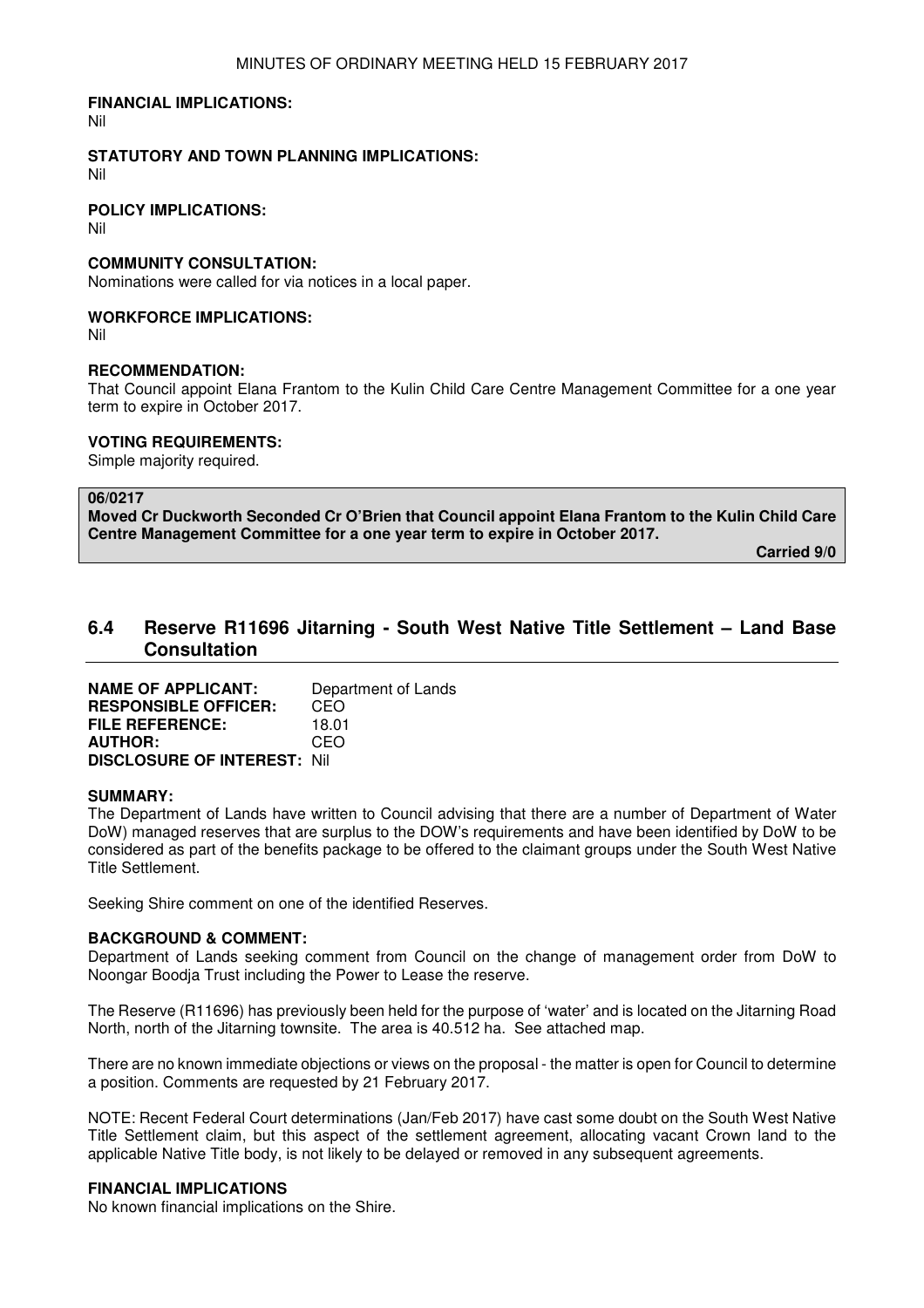# **STATUTORY AND TOWN PLANNING IMPLICATIONS:**

Nil

## **POLICY IMPLICATIONS:**

It is likely that a number of these Land requests will flow over time through to the Shire. Without having to refer all such requests to a Council meeting; a possible framework for approval processes could be considered.

It may simplify processes if a reference point could be made within Council – e.g. all applications be referred to the President and Deputy President in the first instance to determine if the item is likely to require wider consultation. If either the President or Deputy President believe that wider consultation is required; then an advertisement calling for community comment be circulated in the Kulin Update and on the Shire Notice Board so that feedback can be received prior to the close of the limited DoL comment period.

The item then be reported to Council meeting with community feedback.

## **COMMUNITY CONSULTATION:**

See above

## **WORKFORCE IMPLICATIONS:**

Nil

## **RECOMMENDATION:**

That Council comment be provided to the Department of Lands.

## **VOTING REQUIREMENTS:**

Simple majority required.

## **07/0217**

**Moved Cr McInnes Seconded Cr Robins that Council have no comment on the change of management order from Department of Water to Noongar Boodja Trust relating to Reserve R11696 Jitarning.** 

 **Carried 7/2** 

Note: Officers recommendation was changed to incorporate Council's opinion.

# **6.5 Proposed Freehold Acquisition – Request from CBH Group**

| <b>NAME OF APPLICANT:</b>          | Department of Lands |
|------------------------------------|---------------------|
| <b>RESPONSIBLE OFFICER:</b>        | CEO                 |
| <b>FILE REFERENCE:</b>             | 18.04               |
| <b>AUTHOR:</b>                     | CFO                 |
| <b>DISCLOSURE OF INTEREST: Nil</b> |                     |

## **SUMMARY:**

The Department of Lands has received a request from CBH Group to purchase Lots 288 and 278 which form Reserve 32765 and Portion of Road Reserve in freehold. See attached map.

## **BACKGROUND & COMMENT:**

Their proposal is to amalgamate Lot 288 into Lot 2 on Diagram 36513 and amalgamate Lot 278 into Lot 213 on Deposited Plan 180616.

The Shire has gone through the necessary procedures to close portion of Williams Kondinin Road No. 6321 for amalgamation into freehold Lot 2 on Diagram 36513.

There are no known objections or views as such - the matter is open for Council to determine a position.

There are two queries in the proposal that DoL should clarify before amalgamation takes place;

- The map does not clearly delineate if a road closure is required alongside the north west portion of Reserve 160186 (the dashed red line – shown on the photo as a solid red line)
- If Reserve 22739 should be changed to exclude the portion that currently houses part of the outside bulk storage bin.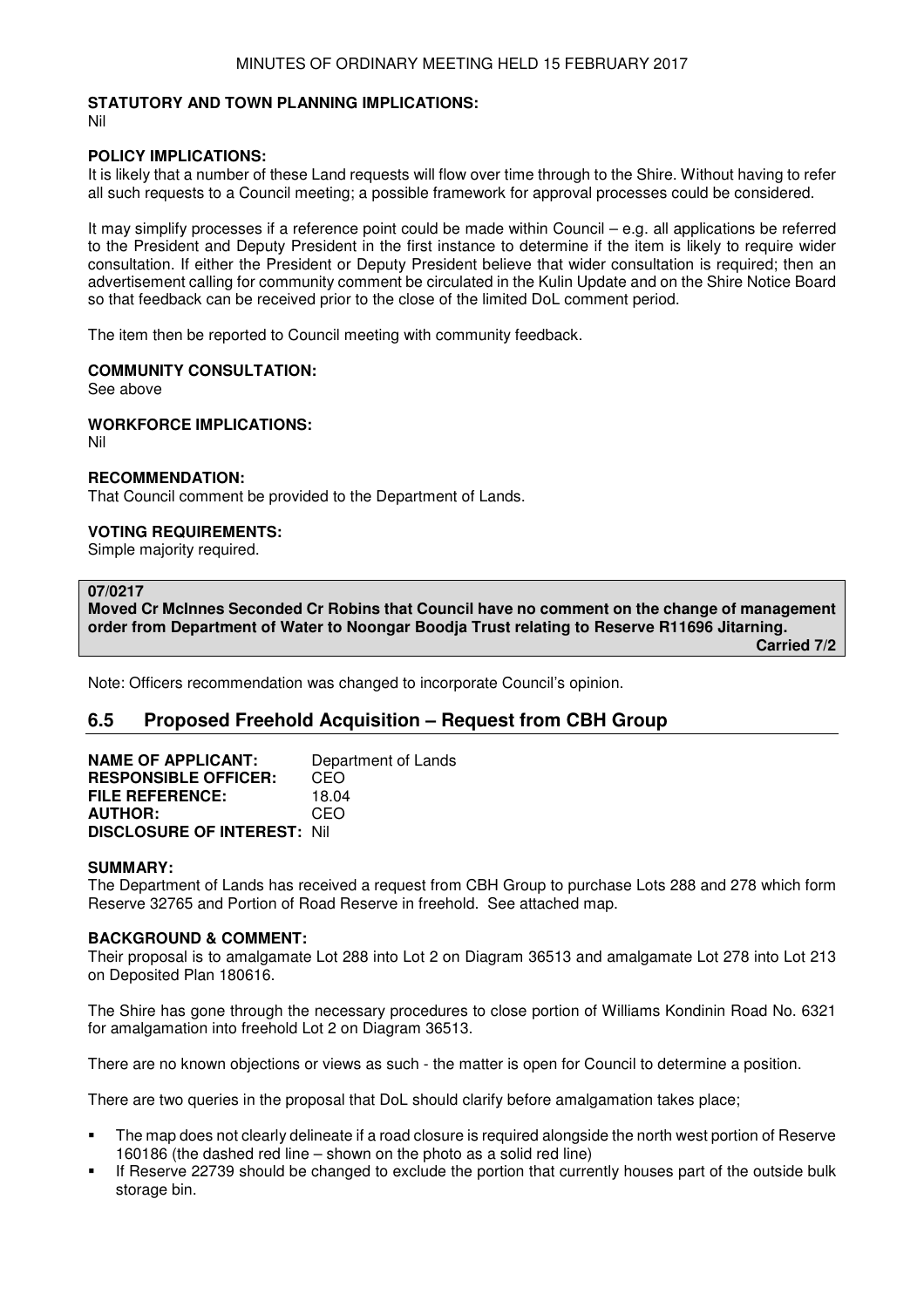## **FINANCIAL IMPLICATIONS:**

Nil

## **STATUTORY AND TOWN PLANNING IMPLICATIONS:**

Nil

## **POLICY IMPLICATIONS:**

Nil

**COMMUNITY CONSULTATION:** Nil

## **WORKFORCE IMPLICATIONS:**

Nil

## **RECOMMENDATION:**

That Council comment be provided to the Department of Lands and that DoL be requested to comment on;

- if a road closure is required alongside the north west portion of Reserve 160186 (the dashed red line shown on the photo as a solid red line)
- If Reserve 22739 should be changed to exclude that portion that currently houses part of the outside bulk storage bin.

## **VOTING REQUIREMENTS:**

Simple majority required.

## **08/0217**

**Moved Cr Robins Seconded Cr Taylor that Council indicate no objections be provided to the amalgamation; Department of Lands be requested to comment on;** 

- **if a road closure is required alongside the north west portion of Reserve 160186 (the dashed red line – shown on the photo as a solid red line);**
- **If Reserve 22739 should be changed to exclude that portion that currently houses part of the outside bulk storage bin; and**
- **Request clarification on preferred treatment of outside bin positioned on the boundary line.**

 **Carried 9/0** 

Note: Officers recommendation was changed to incorporate Council's opinion and request clarity over the dot points shown.

# **6.6 Appointment of Auditor**

| <b>NAME OF APPLICANT:</b>           | Shire of Kulin |
|-------------------------------------|----------------|
| <b>RESPONSIBLE OFFICER:</b>         | <b>DCEO</b>    |
| <b>FILE REFERENCE:</b>              | 12.03          |
| <b>AUTHOR:</b>                      | <b>DCEO</b>    |
| <b>DISCLOSURE OF INTEREST: Nill</b> |                |

## **SUMMARY:**

In March 2016, local governments were notified of the WA Government's proposal for the Auditor General to undertake financial and performance audits of the local government sector. It was proposed that the Auditor General and the Office of the Auditor General take responsibility for local government financial audits from 1 July 2017. Local governments were requested not to extend or renew audit contracts past the 2016-17 audit in anticipation of the Local Government Amendment (Auditing) Bill 2016 taking effect.

On 25 August 2016 the Local Government Amendment (Auditing) Bill 2016 was introduced into the Legislative Assembly. However, the Bill will not pass before the dissolution of Parliament.

With the State election scheduled for March 2017, local governments are encouraged to extend or renew audit contracts until the 2017-18 audit, with the option of annual extensions.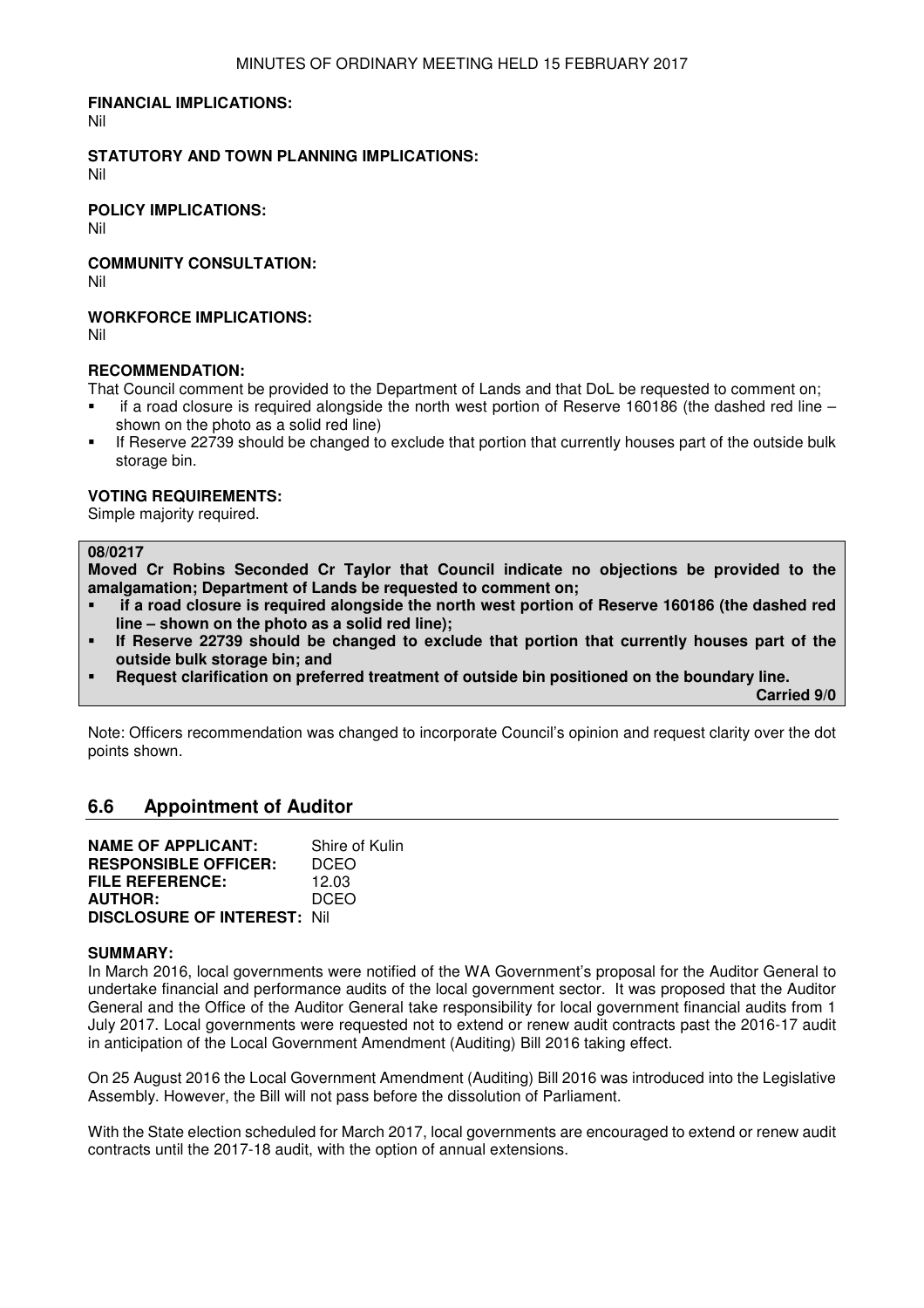# **BACKGROUND & COMMENT:**

In 2014 the Shire opted to invite five local government audit firms to make a submission which addressed all matters contained in the Department of Local Government's Model Standard Audit Specification. They were also required to provide information on the following matters in support of their bid:

- Lump Sum Price (inclusive of disbursements) for each year of the engagement
- Schedule of Rates for Ad Hoc engagements
- Audit methodology
- Statement of resources skills & experience of key personnel
- Capacity to meet the nominated Shire of Kulin timeframes
- Statement of previous experience including details of referees
- Estimate of hours to be expended on the audit.

Two firms provided a submission and Byfields were selected as they provided a much cheaper quote than their contender, Moore Stephens (formerly Haines Norton).

## **FINANCIAL IMPLICATIONS:**

Conduct of an annual audit is a statutory obligation and funds are allocated for this specific purpose in the annual budget each year. The price bid by the successful tenderer is within the notional allocation in the Shire's budget for this purpose.

## **STATUTORY AND PLANNING IMPLICATIONS:**

In accordance with the requirements of the Part 7 of the Local Government Act dealing with the appointment of an auditor to the local government and the Local Government Audit Regulations. The requirements of the Department of Local Government's Standard Audit Contract are also relevant to the subject of this report.

## **POLICY IMPLICATIONS:**

Nil

# **COMMUNITY CONSULTATION:**

Nil

# **WORKFORCE IMPLICATIONS:**

Nil

# **OFFICER'S RECOMMENDATION:**

That:

- (a) Council appoint Byfields Business Advisors for the provision of statutory audit services for the audit of the Shire's 2016/17 and 2017/18 annual financial statements; and
- (b) The audit contract is to be prepared in accordance with the Department of Local Government Standard Audit Contract conditions.

# **VOTING REQUIREMENTS:**

Absolute majority required.

## **09/0217 Moved Cr McInnes Seconded Cr Duckworth that (a) Council appoint Byfields Business Advisors for the provision of statutory audit services for the audit of the Shire's 2016/17 and 2017/18 annual financial statements; and (b) The audit contract is to be prepared in accordance with the Department of Local Government Standard Audit Contract conditions.**

 **Carried by Absolute Majority 9/0** 

# **6.7 Authorised Persons – Various Acts & Local Laws**

**NAME OF APPLICANT: CEO<br>
RESPONSIBLE OFFICER: CEO RESPONSIBLE OFFICER: FILE REFERENCE:** 19.03 Local Laws/Authorised Officers **AUTHOR:** CEO **DISCLOSURE OF INTEREST:** Nil

## **SUMMARY:**

Council is required to appoint authorised persons to enforce the provisions of various laws and regulations.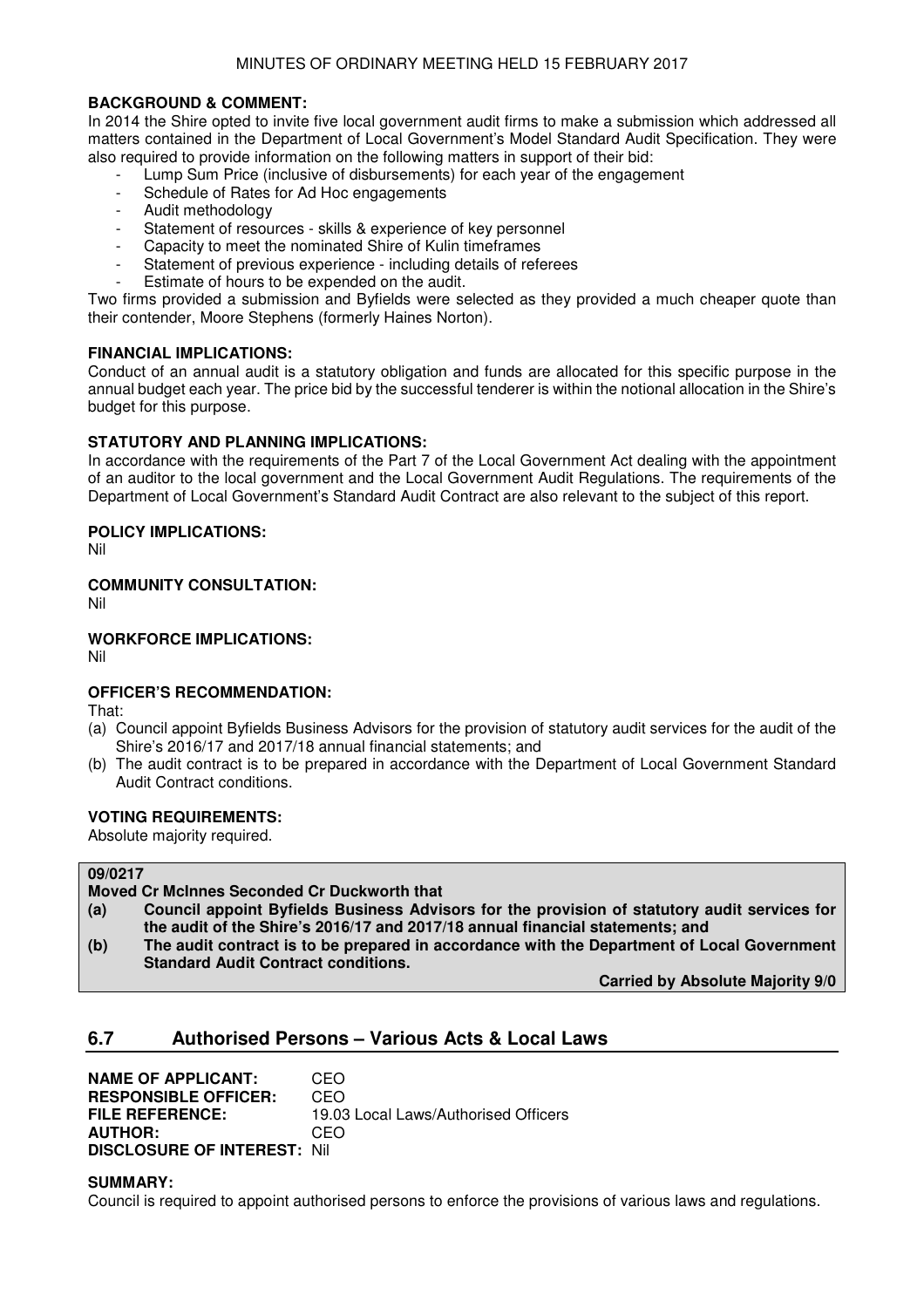## **BACKGROUND & COMMENT:**

A review of officer appointments has not been conducted for some time and as there have been a number of staff changes over the years a Council resolution is now required.

## **FINANCIAL IMPLICATIONS:**

There is a cost associated with advertising the appointments in the Government Gazette.

## **STATUTORY AND TOWN PLANNING IMPLICATIONS:**

Local Government Act (Miscellaneous Provisions) 1960, Part XX (Ranger/Pound Keeper); Local Government Act 1995, Part 3 – Executive Functions of Local Government and Part 9 Miscellaneous Provisions; Caravan and Camping Grounds Act 1995; Dog Act 1976 and Regulations; Cat Act 2011; Bush Fires Act 1954 and Regulations; Litter Act 1979 and Regulations; Control of Vehicles (Off Road Areas) Act 1978 and Regulations; Shire of Kulin Local Laws Shire of Kulin Health Local Laws

# **STRATEGIC IMPLICATIONS:**

Nil

## **POLICY IMPLICATIONS:**

There are no direct policy implications in relation to this item.

## **COMMUNITY CONSULTATION:**

Nil

## **WORKFORCE IMPLICATIONS:**

Nil

# **OFFICER'S RECOMMENDATION**

That Council appoint the following persons:

Noel Mason, Cassi Dee Vandenberg, Nicole Thompson, Len Hobson, Michael Robins, Julian Goldacre, Joy Adams, Denis Brandis, Nick Grant, Tammy Harris, Sue Herwig, Annette Lewis, Ambrose Poletti, Jonathon Quinn, Darren Thomas, Simone Lockyer, Nikayla Hetherington & Gemma Boxall; WA Ranger Services Pty Ltd, Matthew Sharpe, Jodie Taylor & Deb Walker.

as authorised persons in accordance with the following acts;

Local Government Act (Miscellaneous Provisions) 1960, Part XX (Ranger/Pound Keeper); Local Government Act 1995, Part 3 – Executive Functions of Local Government and Part 9 Miscellaneous Provisions; Caravan and Camping Grounds Act 1995; Dog Act 1976 and Regulations; Cat Act 2011 and Regulations; Bush Fires Act 1954 and Regulations; Litter Act 1979 and Regulations; Control of Vehicles (Off Road Areas) Act 1978 and Regulations; Shire of Kulin Local Laws Shire of Kulin Health Local Laws

And;

appoint the following persons as registration officers in accordance with the Dog Act 1976, Cat Act 2011 and Regulations:

Noel Mason, Cassi Dee Vandenberg, Nicole Thompson, Nikayla Hetherington, Gemma Boxall & Annette Lewis.

All previous authorizations are hereby cancelled and the information be advertised in the Government Gazette.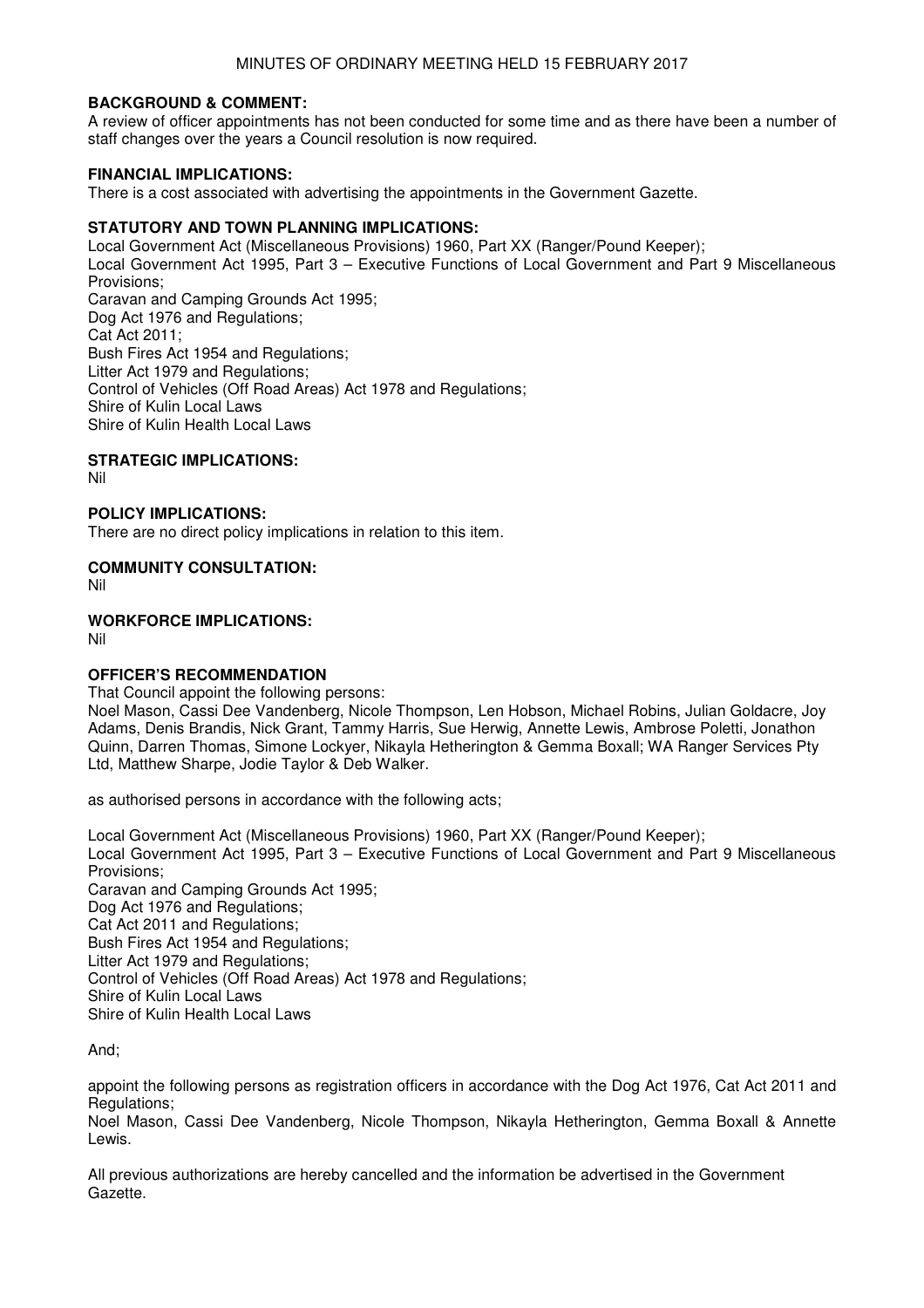## **VOTING REQUIREMENTS:**

Absolute majority required.

# **10/0217**

**Moved Cr Taylor Seconded Cr O'Brien that Council appoint the following persons: Noel Mason, Cassi Dee Vandenberg, Nicole Thompson, Len Hobson, Michael Robins, Julian Goldacre, Joy Adams, Denis Brandis, Nick Grant, Tammy Harris, Sue Herwig, Annette Lewis, Ambrose Poletti, Jonathon Quinn, Darren Thomas, Simone Lockyer, Nikayla Hetherington & Gemma Boxall; WA Ranger Services Pty Ltd, Matthew Sharpe, Jodie Taylor & Deb Walker.** 

**as authorised persons in accordance with the following acts;** 

**Local Government Act (Miscellaneous Provisions) 1960, Part XX (Ranger/Pound Keeper); Local Government Act 1995, Part 3 – Executive Functions of Local Government and Part 9 Miscellaneous Provisions; Caravan and Camping Grounds Act 1995; Dog Act 1976 and Regulations; Cat Act 2011 and Regulations; Bush Fires Act 1954 and Regulations; Litter Act 1979 and Regulations; Control of Vehicles (Off Road Areas) Act 1978 and Regulations; Shire of Kulin Local Laws Shire of Kulin Health Local Laws** 

**and;** 

**appoint the following persons as registration officers in accordance with the Dog Act 1976, Cat Act 2011 and Regulations;** 

**Noel Mason, Cassi-Dee Vandenberg, Nicole Thompson, Nikayla Hetherington, Gemma Boxall & Annette Lewis.** 

**All previous authorizations are hereby cancelled and the information be advertised in the Government Gazette.** 

 **Carried by Absolute Majority 9/0** 

# **6.8 Delegation of Power to Appoint Authorised Officers – Health and LG Act**

| <b>NAME OF APPLICANT:</b>                       | Shire of Kulin                                     |
|-------------------------------------------------|----------------------------------------------------|
| <b>RESPONSIBLE OFFICER:</b>                     | CEO.                                               |
| <b>FILE REFERENCE:</b>                          | 19.03 Local Laws: 04.04 Policy - Delegations & CEO |
| <b>STRATEGIC REFERENCE/S: 2.1 'What we do'.</b> |                                                    |
| <b>AUTHOR:</b>                                  | Mr J Goldacre EHO.                                 |

## **SUMMARY:**

In addition to Agenda item 6.7 due to a legislative change, Council now has the power to delegate to the Chief Executive Officer the power to appoint authorised officers for the purposes of the administration of the Public Health Act 2016, Health (Miscellaneous Provisions) Act 1911 and the Local Government Act 1995.

Seeking Council's approval to create the delegation to the CEO.

# **BACKGROUND & COMMENT:**

In July 2016 the Public Health Act 2016 (Act) gained royal assent and on the 24 January 2017 the Act was gazetted into law.

Whilst initially the new Act will deal with administrative matters pertaining to the function of public health, the recently changed Health Act 1911 to the Health (Miscellaneous Provisions) Act 1911 remains the engine room for public health. All subsidiary legislation under the Health Act 1911 now has been edited to reflect the term 'Health (Miscellaneous Provisions) Act 1911' or have been rescinded; those of operational importance to local government remain in effect. Furthermore the Shire of Kulin Animal Environment and Nuisance Local law 2016 and Shire of Kulin Health Local Law 2016 were both gazetted in Special Gazette Nº 23 on the 25 January 2017 and under this new head of power, administrative requirements for authorised officers, designated officers and appointment of environmental health officers (EHOs) and their delegations are required.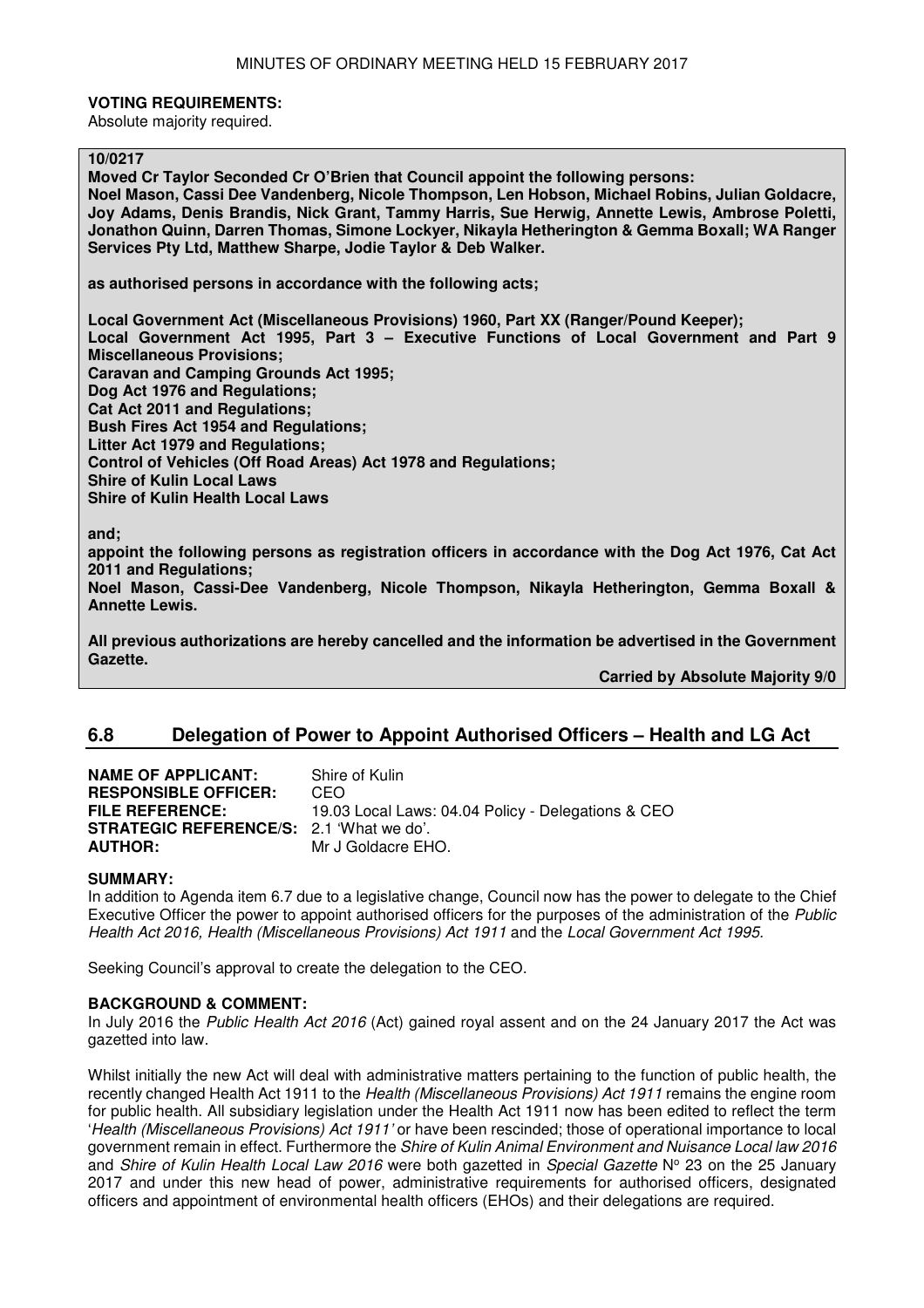A key administrative function is that the local government becomes;

- the 'enforcement agency' for the Act,
- now wholly responsible for the appointment of EHOs,
- **F** responsible for the designation of authorised officers,
- issuing identity cards and,
- maintaining a list of enforcement agency EHOs and authorised officers.

With the Shire of Kulin Animal Environment and Nuisance Local law 2016 to be able to function appropriately, the mechanism to authorise officers for this local law is required in addition to the direct appointments by Council for certain Local Government Act 1995 functions. (See Item 6.7)

The following paragraphs (indented) describe the new Council delegations to enable the ability to undertake the effective administration of the Public Health Act 2016, Health (Miscellaneous Provisions) Act 1911, Shire of Kulin Animal Environment and Nuisance Local law 2016 and Shire of Kulin Health Local Law 2016. These delegations will remain in place until the mid-year review of the Delegation Register, where the delegations can be merged into existing delegations or appended as new delegations.

The Council has previously appointed an EHO who is endorsed by the Dept. of Health WA the Public Health Act 2016 transition period preserves this appointment. The proposed delegation will be required to enable the administration of the Public Health Act 2016, Health (Miscellaneous Provisions) Act 1911, Health (Asbestos) Regulations 1992 and Shire of Kulin Health Local Law 2016 without the need to refer to Council. The caveat of any designation or appointment under the Public Health Act 2016 is that the person will need to meet prescribed qualification requirements as published in the Special Gazette No. 22 on the 24 January 2017.

The authority to extend the period to pay or withdraw an infringement notice cannot be given to the authorised officer who issues the infringement. Council is required to appoint the CEO as an 'approved officer' pursuant to Regulation 15D(5) of the Health (Asbestos) Regulations 1992 for the purposes of Part 2 of the Criminal Procedure Act 2004 as the person authorised to extend the period to pay or withdraw an infringement notice.

## **Delegation - Shire of Kulin Animal Environment Nuisance Local Law 2016**

## **FUNCTION DELEGATED:**

Delegation by the Council to the Chief Executive Officer (CEO) the function to appoint authorised person/s or classes of person/s for the administration of the Shire of Kulin Animal Environment Nuisance Local Law 2016.

# **STATUTORY POWER DELEGATED:**

Local Government Act 1995

- Section 9.10 Appointment of authorised persons; and
- Section 9.16 Notice, giving of notice to alleged offender

## **POWER ORIGINALLY ASSIGNED TO:**

The Local Government

## **STATUTORY POWER OF DELEGATION:**

Local Government Act 1995

- Section 5.42 Delegation of some powers or duties to the CEO; &
- Section 5.43 Limitations on delegations to the CEO

#### **POWER DELEGATED TO:**

Chief Executive Officer

# **CEO SUB-DELEGATION TO:**

Nil

## **COUNCILS CONDITIONS ON DELEGATION:**

The CEO who appoints a person as an authorised officer pursuant to Section 9.10(1) and to be also authorised to give infringement notices under section 9.16 is not eligible to be an authorised person for the purposes of section 9.17(1)(b), section 9.19 or section 9.20 of the Local Government Act 1995.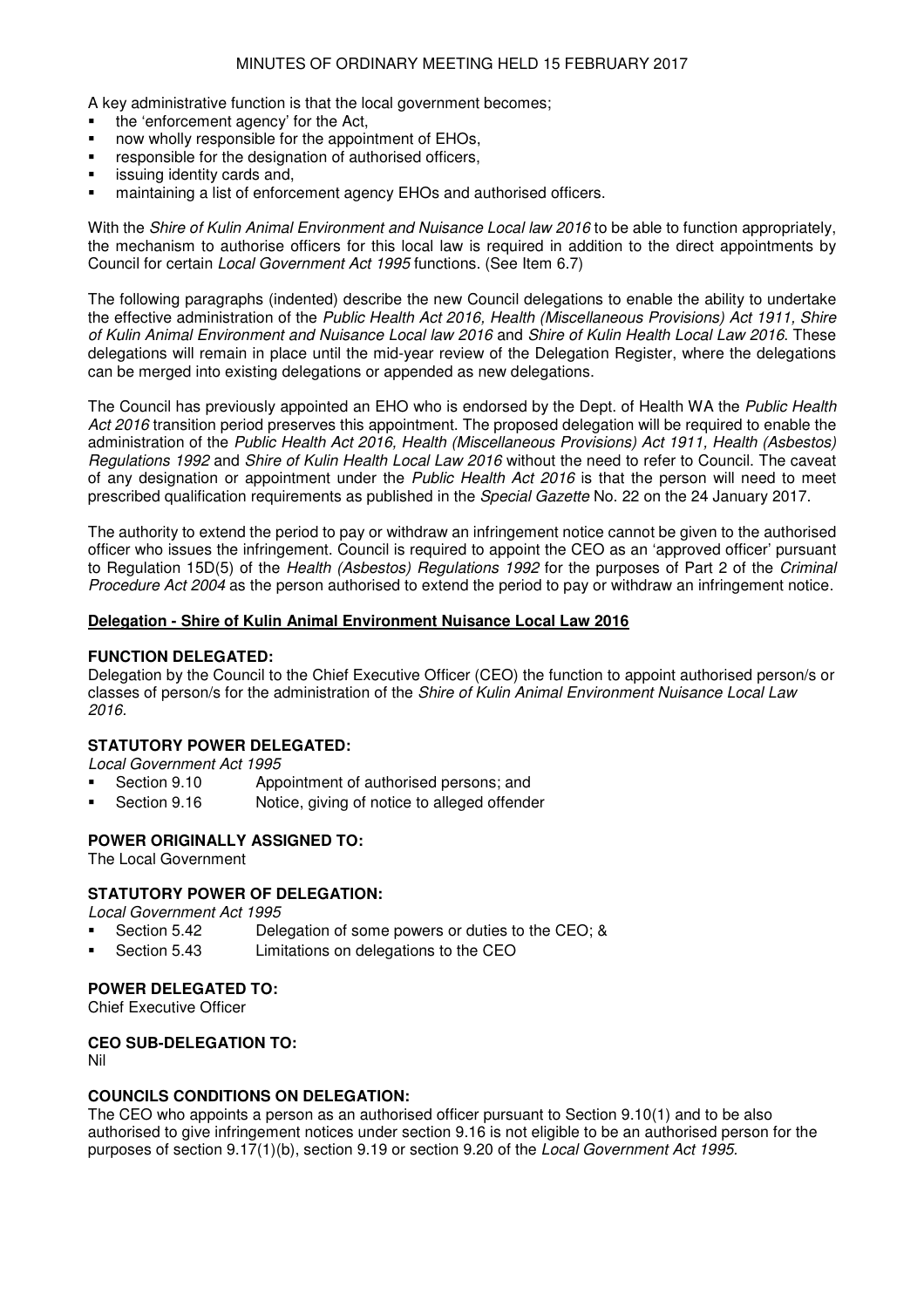# **Delegation - Public Health Act 2016 and Health (Miscellaneous Provisions) Act 1911.**

# **FUNCTION DELEGATED:**

Delegation by the Council of the local government of Kulin being an enforcement agency for the purpose of the Public Health Act 2016 and the Health (Miscellaneous Provisions) Act 1911 to the Chief Executive Officer (CEO) the functions for:

- the appointment of environmental health officers;
- the designation of a person or class of persons as authorised officers; and
- the appointment of authorised officers to issue infringement notices pursuant to the

Health (Asbestos) Regulations 1992.

# **STATUTORY POWER DELEGATED:**

Public Health Act 2016 -

- **Section 17. Appointment of environmental health officers; and**
- **Section 24. Designation of authorised officers.**
- Health (Asbestos) Regulations 1992 Regulation 15D(5). Appointment of authorised officers as an officer who is authorised to issue infringement notices for the offences specified under Schedule 1 of the Health (Asbestos) Regulations 1992.

# **POWER ORIGINALLY ASSIGNED TO:**

The Local Government.

# **STATUTORY POWER OF DELEGATION:**

Public Health Act 2016

Section 21. Enforcement agency may delegate.

# **POWER DELEGATED TO:**

Chief Executive Officer.

# **CEO SUB-DELEGATION TO:**

Nil.

# **COUNCIL CONDITION OF DELEGATION:**

The Chief Executive Officer will not designate a person or class of persons as an authorised officer nor appoint a person as an environmental health officer who do not meet the 'guidelines on the designation of authorised officers' of the Public Health Act 2016 as published in the Special Gazette No. 22 on the 24 January 2017.

# **FINANCIAL IMPLICATIONS:**

Nil

# **STATUTORY AND TOWN PLANNING IMPLICATIONS:**

Public Health Act 2016; Health (Miscellaneous Provisions) Act 1911; Criminal Procedure Act 2004; Health (Asbestos) Regulations 1992; and Shire of Kulin Health Local Law 2016. Nil town planning.

# **OFFICERS RECOMMENDATION:**

That Council make the following Delegations and Appointments:

- **1.** Delegation to the Chief Executive Officer for the appointment of 'authorised officer/s' under section 9.10(1) including the authority to the giving of infringement notice/s under section 9.16 by the authorised officer/s pursuant to the Local Government Act 1995 for the purpose of the administration of the Shire of Kulin Animal Environment and Nuisance Local law 2016;
- **2.** That pursuant to the Local Government Act 1995 Subdivision 2 Infringement notices, the Shire of Kulin appoints the Chief Executive Officer as an authorised officer for the functions of:
	- i. Section 9.17. Notice, content of to authorise persons for the purposes of receiving payment of modified penalties;
	- ii. Section 9.19. Extension of time; and
	- iii. Section 9.20. Withdrawal of notice.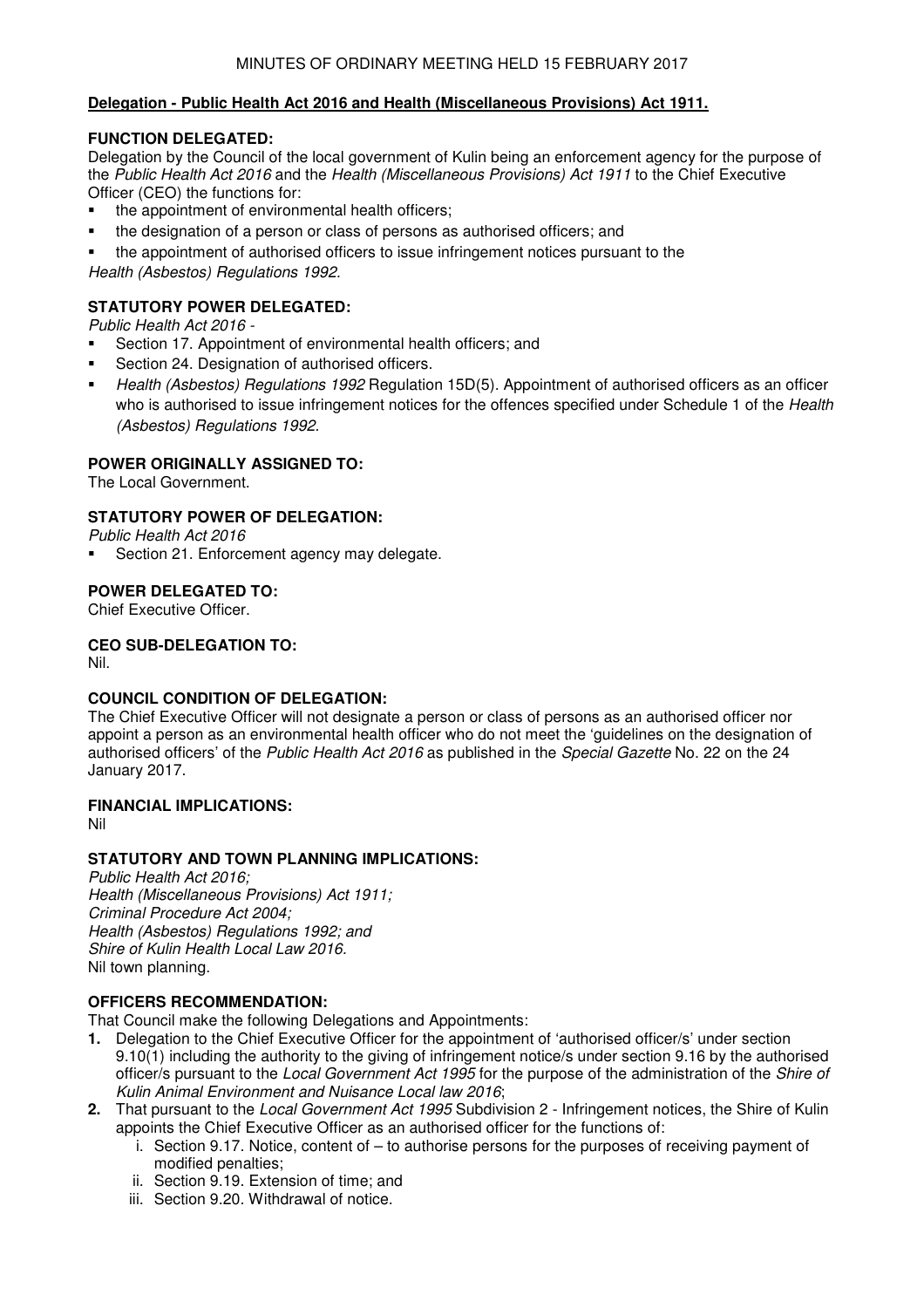This appointment is to be effected by instrument in writing and signed by the Shire President;

- **3.** Delegation to the Chief Executive Officer for the purpose of designating authorised officers, appointing environmental health officers and the appointment of authorised officers to issue infringement notices pursuant to the Health (Asbestos) Regulations 1992; and
- **4.** The appointment of the Chief Executive Officer as an 'approved officer' pursuant to Regulation 15D(5) of the Health (Asbestos) Regulations 1992 for the purposes of Part 2 of the Criminal Procedure Act 2004 as the person authorised to extend the period to pay or withdraw an infringement notice. This appointment is to be effected by instrument in writing and signed by the Shire President.

# **VOTING REQUIREMENTS:**

Absolute majority required.

### **11/0217**

**Moved Cr O'Brien Seconded Cr Ledwith that Council make the following Delegations and Appointments:** 

- **1. Delegation to the Chief Executive Officer for the appointment of 'authorised officer/s' under section 9.10(1) including the authority to the giving of infringement notice/s under section 9.16 by the authorised officer/s pursuant to the Local Government Act 1995 for the purpose of the administration of the Shire of Kulin Animal Environment and Nuisance Local law 2016;**
- **2. That pursuant to the Local Government Act 1995 Subdivision 2 Infringement notices, the Shire of Kulin appoints the Chief Executive Officer as an authorised officer for the functions of:** 
	- **i. Section 9.17. Notice, content of to authorise persons for the purposes of receiving payment of modified penalties;**
	- **ii. Section 9.19. Extension of time; and**
	- **iii. Section 9.20. Withdrawal of notice.**
- **This appointment is to be effected by instrument in writing and signed by the Shire President; 3. Delegation to the Chief Executive Officer for the purpose of designating authorised officers, appointing environmental health officers and the appointment of authorised officers to issue infringement notices pursuant to the Health (Asbestos) Regulations 1992; and**
- **4. The appointment of the Chief Executive Officer as an 'approved officer' pursuant to Regulation 15D(5) of the Health (Asbestos) Regulations 1992 for the purposes of Part 2 of the Criminal Procedure Act 2004 as the person authorised to extend the period to pay or withdraw an infringement notice. This appointment is to be effected by instrument in writing and signed by the Shire President.**

 **Carried by Absolute Majority 9/0** 

**Cr Robins left the Council Meeting at 6:00pm.** 

# **6.9 Integrated Planning Report (IPR) Review 2017 – Workload and Timeline**

**NAME OF APPLICANT:** CEO **RESPONSIBLE OFFICER:** CEO **FILE REFERENCE:** 04.06 Strategic and Corporate Plans **AUTHOR:** CEO **DISCLOSURE OF INTEREST:** Nil

## **SUMMARY:**

Detailing the process of review required for the IPR 2017 including proposed timeline for the community engagement required and including some indication as to how the process will unfold.

## **BACKGROUND & COMMENT:**

In 2010, the Integrated Planning and Reporting (IPR) Framework and Guidelines were introduced in Western Australia (WA). All local governments were required to have their first suite of IPR documents in place by 1 July 2013; the Shire of Kulin undertook a review of these plans/documents in June 2015 (Resolution 11/0616) but is now required to do a formal 4 year review to be finalised and adopted by 30 June 2017 for incorporation into the 2017/18 Budget cycle.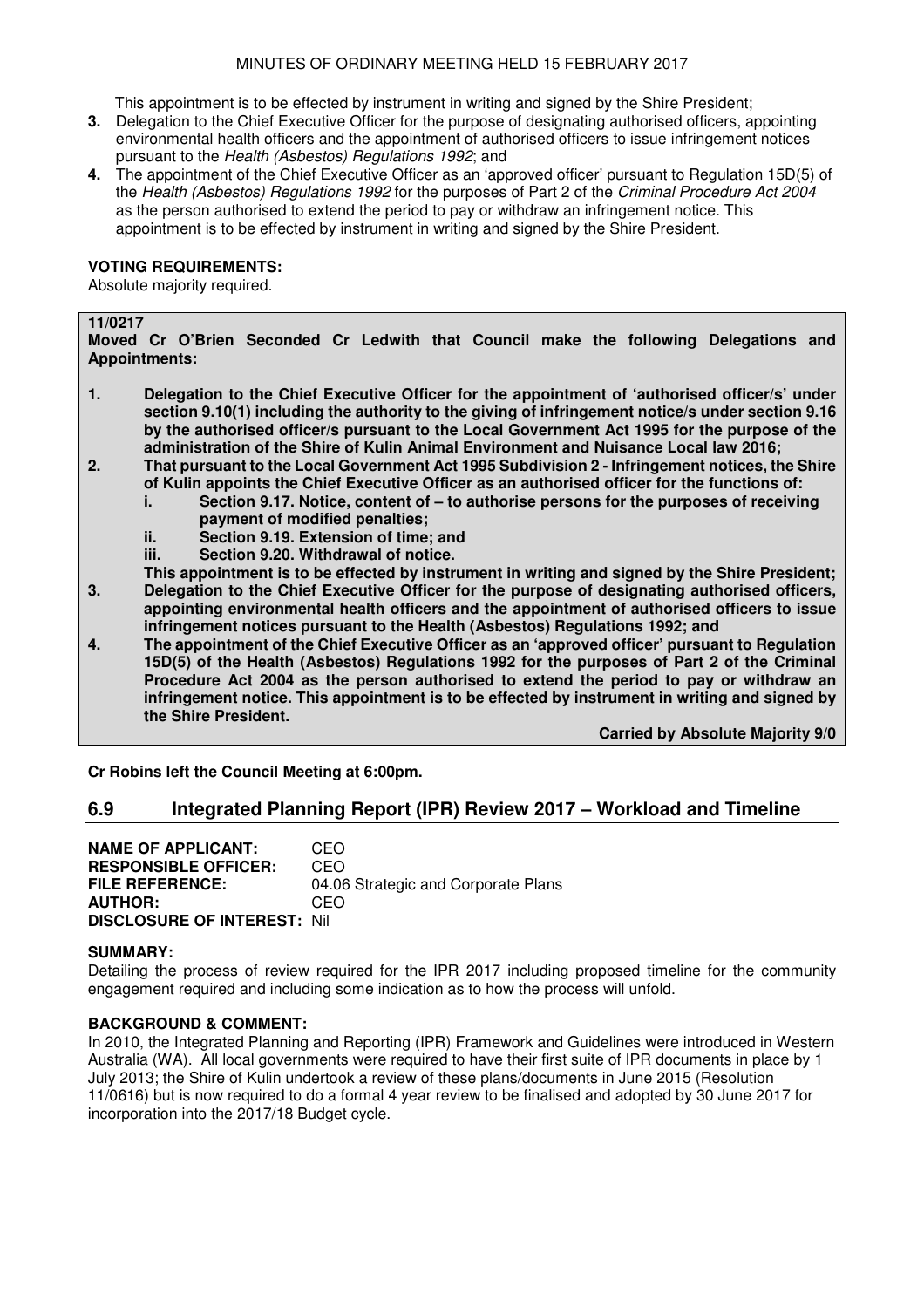## **Core Components**



A review of the Shire of Kulin Strategic Community Plan 2013-2023, the Kulin Corporate Business Plan, the Workforce Development Plan, Asset Management Plan and Long Term Financial plan is required. A high degree of alignment and interconnectedness of all Strategic Planning documents within the Shire's Strategic Planning framework is expected and the DLG has now established a self-assessment standard to guide all plan elements. Exampled below.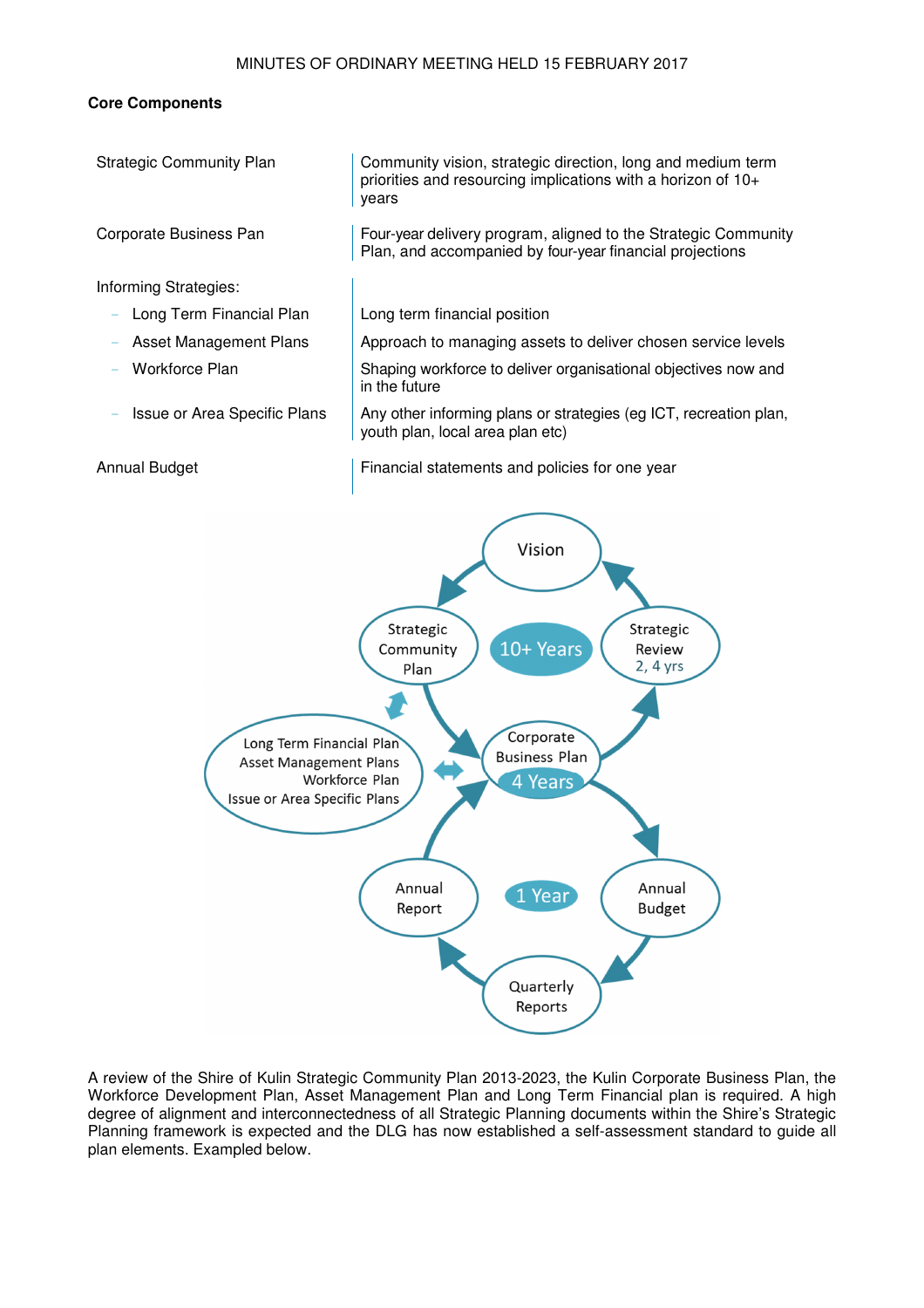| Advisory Standard - Strategic Community Plan |                                                                                                                                                                                                                                                                                                                                                                                                                                                                                                                                                                                                                                               |  |  |
|----------------------------------------------|-----------------------------------------------------------------------------------------------------------------------------------------------------------------------------------------------------------------------------------------------------------------------------------------------------------------------------------------------------------------------------------------------------------------------------------------------------------------------------------------------------------------------------------------------------------------------------------------------------------------------------------------------|--|--|
| Achieving                                    | Achieving Standard is met when:                                                                                                                                                                                                                                                                                                                                                                                                                                                                                                                                                                                                               |  |  |
| Standard                                     | A Council has adopted a Strategic Community Plan that meets all of the regulatory requirements:<br>A minimum ten-year timeframe<br>(i)<br>States community aspirations - vision, outcomes and priorities<br>(ii)<br>Developed or modified through engagement with the community, and this is<br>(iii)<br>documented<br>(iv) Has regard to current and future resource capacity, demographic trends and strategic<br>performance measurement<br>Is adopted, or modifications to it are adopted, by an absolute majority of council<br>(V)                                                                                                      |  |  |
|                                              | (vi) is subject to a full review scheduled for 4 years from when it is adopted                                                                                                                                                                                                                                                                                                                                                                                                                                                                                                                                                                |  |  |
|                                              | The local government has a community engagement policy or strategy<br>Community engagement involves at least 500 or 10% of community members, whichever is<br>fewer, and is conducted by at least 2 documented mechanisms<br>A Strategic Review is undertaken every two years, alternating between a Minor Strategic Review<br>and a Major Strategic Review                                                                                                                                                                                                                                                                                   |  |  |
| Intermediate<br>Standard                     | Intermediate Standard is met when:<br>The Strategic Community Plan connects most of the activities and services that are delivered<br>by the local government with the community's aspirations - vision, outcomes and priorities<br>The Strategic Community Plan takes into account a range of relevant external factors, including<br>relevant plans of State and Commonwealth agencies<br>Community engagement involves more than the minimum number of community members as<br>provided for in the Achieving Standard, is inclusive and uses more than the minimum number<br>of documented mechanisms that apply in the Achieving Standard |  |  |
| Advanced<br>Standard                         | Advanced Standard is met when:<br>The Strategic Community Plan meets Achieving and Intermediate Standards<br>The Strategic Community Plan connects all of the activities and services that are delivered by<br>the local government with the community's aspirations - vision, outcomes and priorities<br>The Strategic Community Plan demonstrates effectiveness in achieving community objectives                                                                                                                                                                                                                                           |  |  |

# **Recapping the purpose of each element:**

# **1 Strategic Community Plan**

The Strategic Community Plan is the Council's principal 10-year strategy and planning document. It is the guiding document for the remainder of the IPR suite. Community engagement to determine their vision and priorities is central to the Plan. The community's aspirations (vision, outcomes and priorities) are expressed in the Strategic Community Plan.

The Council may also wish to include its values and mission statement. Along with this, the Council's decision-making criteria provides valuable information on what was taken into account in formulating the Strategic Community Plan.

The Strategic Community Plan is structured with the local government's choice of strategic framework. Usually this will be based on the outcome areas of social, economic, and environmental wellbeing. Usually there will be an outcome area related to good governance as well. The Plan should provide strategic direction across the local government's responsibilities

## **2 Corporate Business Plan**

The Corporate Business Plan (Corporate Business Plan) is the Council's 4-year planning document. It gives effect to the first four years of the Strategic Community Plan and is pivotal in ensuring that the medium term commitments are both strategically aligned and affordable. This is achieved through rigorous scrutiny and prioritisation in the Strategic Review process

Again, it is helpful to articulate the key points of the Plan – what difference it will make to the community – in the front of the Plan. The key points of the Corporate Business Plan will tend to be highly tangible and specific.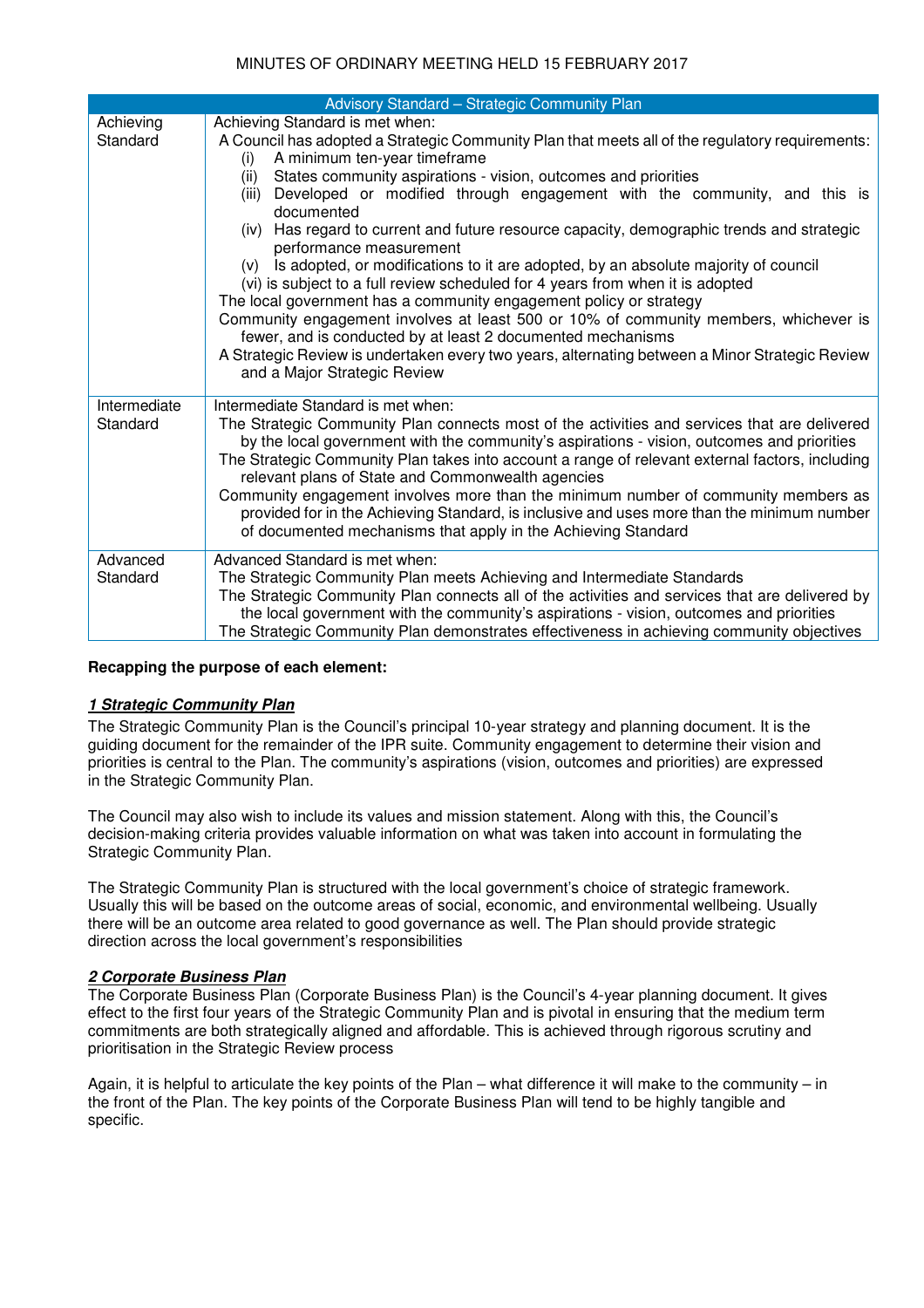# **3 Issue or area specific strategies/plans**

The IPR Framework provides for issue specific strategies and plans. For example, these may include an information and communication technology (ICT) plan, recreation strategy, age-friendly community plan, arts and culture plan, and an economic development strategy.

There may also be plans that cover a wider range of issues but for a specific geographic area. These are generally known as local area plans or place plans or similar.

# **4 Asset Management Plans**

The effective management of assets is crucial to the sustainable delivery of local government services. Assets need to serve the needs of the community, in alignment with the Strategic Community Plan and the Corporate Business Plan. Local governments hold a large portfolio of long-lived assets, so it is critical to plan and prioritise the maintenance, renewal and replacement of existing assets and the acquisition of new assets. This requires a long-term "whole of life" view of asset management.

# **5 Workforce Plan**

It is essential to plan for a workforce that can deliver the Corporate Business Plan and to consider the workforce implications of the Strategic Community Plan. The Workforce Plan addresses the skills, expertise and knowledge requirements; the desired organisational culture and how to develop it; what organisational structure will work best; recruitment and retention in the context of labour market challenges and opportunities; and the facilities and equipment needed to support a productive and inclusive workforce. The Workforce Plan will also have regard to other regulatory requirements such as Equal Employment Opportunity Plans and the Disability Access and Inclusion Plan.

# **6 Long Term Financial Plan**

The Long Term Financial Plan (LTFP) is a ten year rolling plan that incorporates the four-year financial projections accompanying the Corporate Business Plan. It is a key tool for prioritisation and ensuring the financial sustainability of the local government. Annual Budgets are directly aligned to the Corporate Business Plan/LTFP.

# **7 Annual Budget**

All local governments are required to adopt an annual budget in accordance with Part 6, Division 2 of the Local Government Act 1995, Part 3 of the Local Government (Financial Management) Regulations 1996, Australian Accounting Standards (AASB) and the Australian Accounting Standards Board Interpretations (AASBI). The budget is a detailed financial plan for the coming year covering all aspects of a council's operations, and should reflect the resources generated by way of revenue and the resources consumed by way of expenditure. It is the basis for the setting of rates. As a short term operational plan the annual budget is directed to the ultimate objectives of the council and serves as a guide to maintaining a definite course of activity.

# **Strategic Reviews**

# **Overview**

While the IPR suite "rolls forward" every year, with one year added and annual adjustments made, the Strategic Review is the main process by which the IPR suite is kept current. The indicative four-year IPR "roadmap" is shown below.

| <b>YEAR 1</b>                                                                                                                                                                                                       | <b>YEAR 2</b><br><b>Mini Strategic</b><br><b>Review</b>                                                                                                                                                                                                                                        | <b>YEAR 3</b>                                                                                                                                                                                               | <b>YEAR 4</b><br><b>Major Strategic</b><br><b>Review</b>                                                                                                                                                                                                                                                                                            |
|---------------------------------------------------------------------------------------------------------------------------------------------------------------------------------------------------------------------|------------------------------------------------------------------------------------------------------------------------------------------------------------------------------------------------------------------------------------------------------------------------------------------------|-------------------------------------------------------------------------------------------------------------------------------------------------------------------------------------------------------------|-----------------------------------------------------------------------------------------------------------------------------------------------------------------------------------------------------------------------------------------------------------------------------------------------------------------------------------------------------|
| Annual Report on previous year<br>Annual Budget for year 2<br>Extend 4 and 10 year budgets by<br>one year<br>Revisions to CBP<br>Plan survey and community<br>progress report (for Mini<br><b>Strategic Review)</b> | Annual Report on year 1<br><b>Community Survey</b><br><b>Community Progress Report</b><br>Minor Strategic Review<br>- Updated Context<br>Limited community<br>engagement<br>Revised 4 year<br>$\overline{\phantom{m}}$<br>program<br><b>Revisions to IPR suite</b><br>Annual Budget for year 3 | Annual Report on year 2<br>Annual Budget for year 4<br>Extend 4 and 10 year budgets<br>by one year<br>Revisions to CBP<br>٠<br>Plan survey and community<br>progress report (for Major<br>Strategic Review) | Annual Report on year 3<br><b>Community Survey</b><br><b>Community Progress Report</b><br>Major Strategic Review<br><b>Updated Context</b><br><b>Extensive community</b><br>engagement to refresh<br>vision and goals<br>Revised 10 and 4 year<br>strategic priorities<br>Revisions to IPR suite<br>Annual budget for year 1<br>(next 4 year cycle) |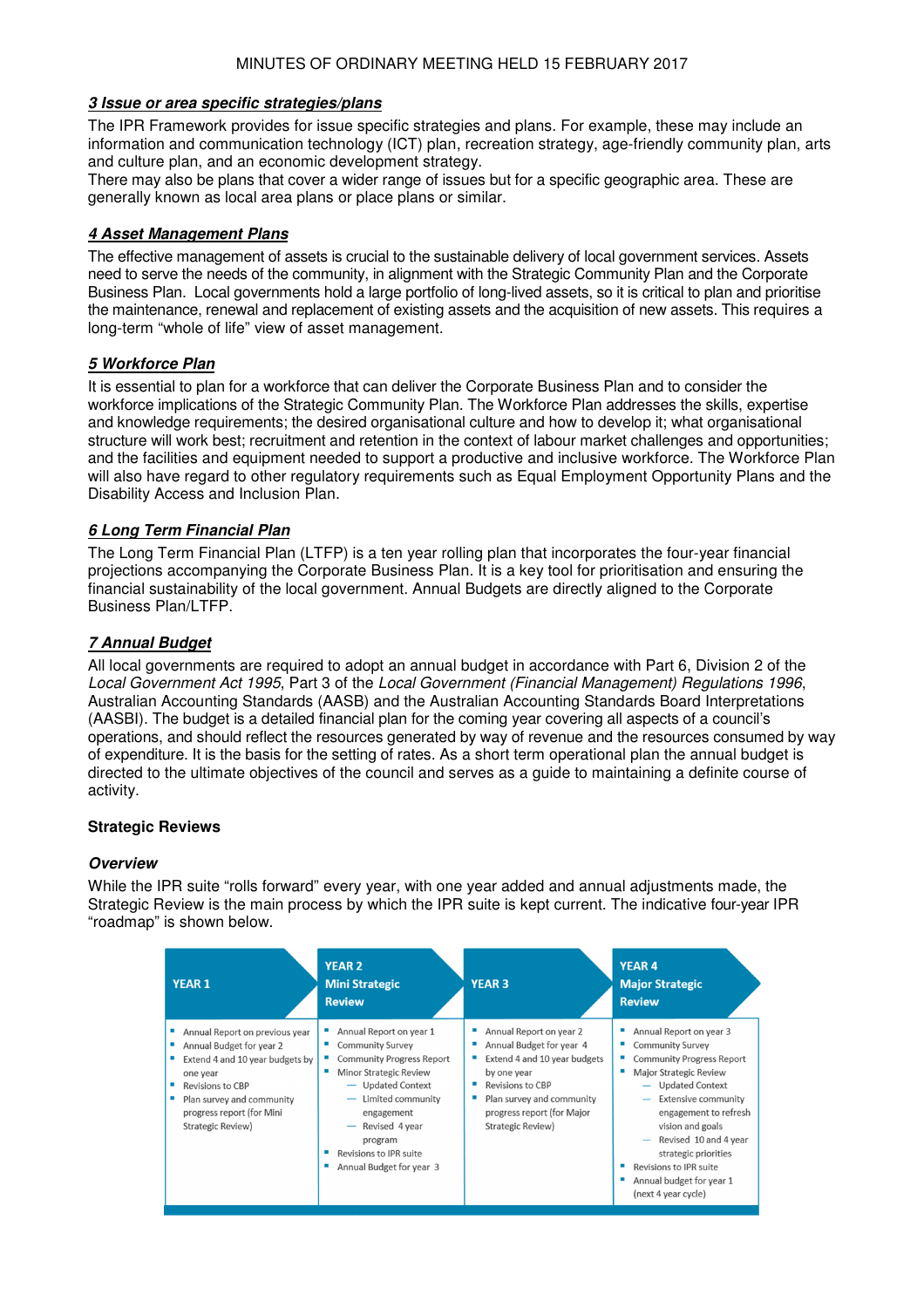# **The Shire of Kulin is currently in year 3 – planning for the 4 year review.**

## **Major Strategic Review**

The Major Strategic Review needs to be tailored to local circumstances. The following outlines a timeline for a Major Strategic

## **Major Strategic Review Process and Timeline for Shire of Kulin**

| February<br>February | Report to Council on Timeline and Process<br>Establish Framework for Community Engagement and advertise            |
|----------------------|--------------------------------------------------------------------------------------------------------------------|
| March                | Revisions of SCP, CBP, First draft 4 year Budget and review by Council with aim to<br>undertake engagement - April |
| April                | Major Engagement processes with Community discussing SCP/CBP drafts                                                |
| May                  | Incorporate changes and review by Council for final engagement with Community                                      |
| June                 | Council views final documents (incorporating changes as result of community engagement)<br>and adopts.             |

## **Review of the process and suggestions to be incorporated into the process are invited from Council**

## **FINANCIAL IMPLICATIONS:**

The Administration Budget for 2016/17 held provisions for the use of Consultants to do a majority of this work. It is the intention to minimise the use of external facilitators and consultants to do the IPR engagements, favouring staff to do the work (CEO, DCEO and CDO) The advantage of this approach will be evident in both alignment of the SCP and BCP as previously these were done by different consultancies and the experience and focus local staff will bring to the outcomes.

## Provision for the IPR processes;

## **Community Engagement**

- Cost of Public meetings/workshops to consider IPR topics and workshop ideas for future SCP,
- Advertising in Update, Sms updates etc.
- formal advertising newspaper circulating in district,
- Additional staff time and TIL to undertake the work.

## **Presentation of IPR**

- Cost of printing final reports
- Cost of website presentation etc.

Multiple financial implications impacting income, expenditure, grant funding, loans etc. as part of variations to the CSP/CBP. These financial implications will be considered as part of the Integrated Planning Report review and their initial flow-on effects for Budget deliberations in the adoption of the 2017/2018 Budget.

# **STATUTORY AND PLANNING IMPLICATIONS:**

Local Government (Administration) Regulations 1996 Part 5 – Annual reports and planning

# **POLICY IMPLICATIONS:**

Nil

# **COMMUNITY CONSULTATION:**

Targeted and measured consultations on 3 occasions in developing the SCP/CBP.

# **WORKFORCE IMPLICATIONS:**

Administrative workforce implications across a number of staff. KRA's have already been developed to reflect the priorities of this work. Performance Appraisals in June 2017 will assess individual performance in doing and being responsible for elements of this work.

# **RECOMMENDATION:**

That Council receive the Integrated Planning Report (IPR) review detailing workloads and timeline for the 2017 review of the Strategic Community Plan 2013-2023, Corporate Business Plan and supporting plans required to be undertaken to 30<sup>th</sup> June 2017.

# **VOTING REQUIREMENT:**

Absolute Majority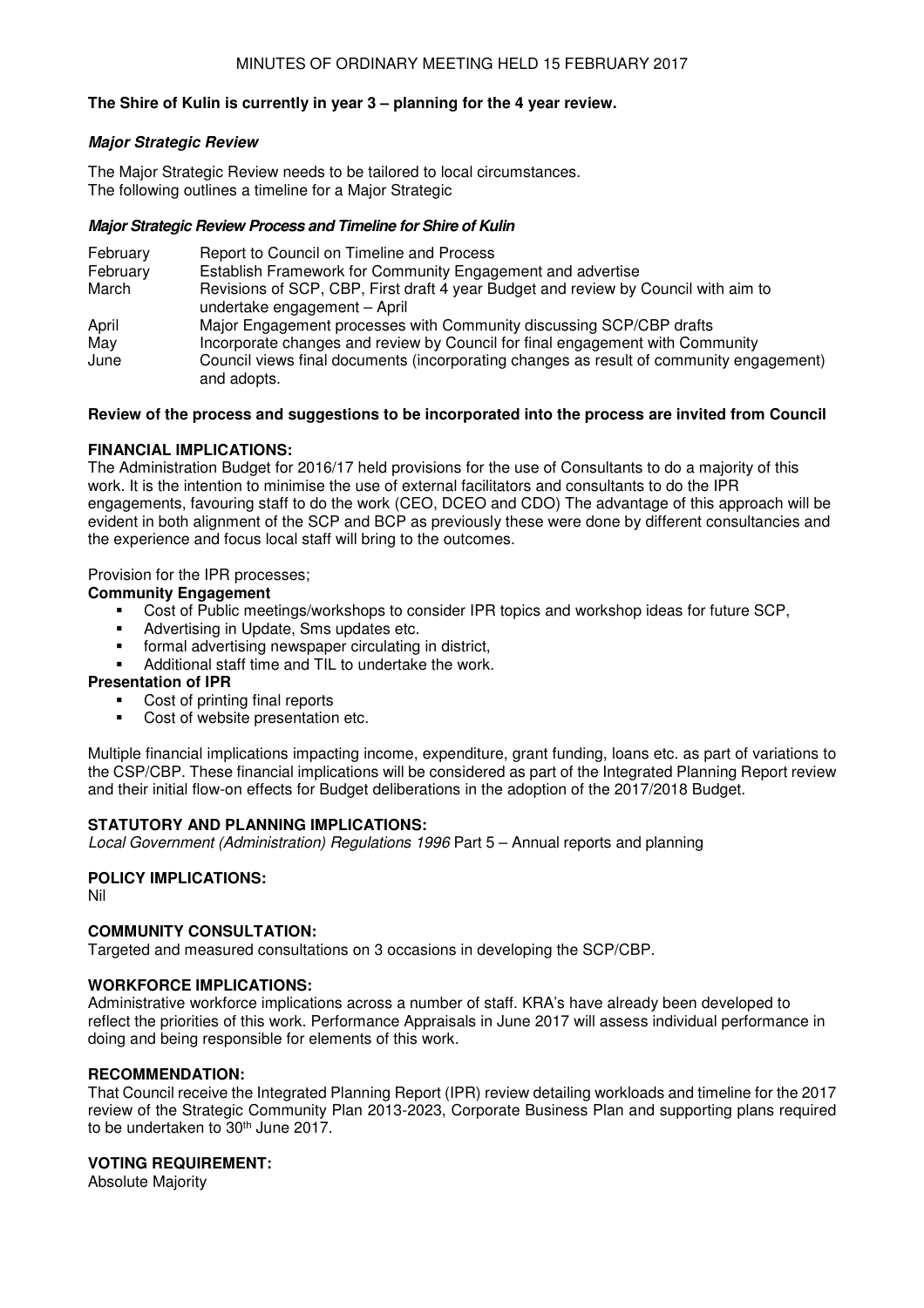**12/0217** 

**Moved Cr Bowey Seconded Cr Duckworth that Council receive the Integrated Planning Report (IPR) review detailing workloads and timeline for the 2017 review of the Strategic Community Plan 2013- 2023, Corporate Business Plan and supporting plans required to be undertaken to 30 June 2017.** 

 **Carried 8/0** 

# **7 COMPLIANCE**

# **7.1 Compliance Reporting – General Compliance – January 2017**

| <b>NAME OF APPLICANT:</b>          | CEO                |
|------------------------------------|--------------------|
| <b>RESPONSIBLE OFFICER:</b>        | CEO                |
| <b>FILE REFERENCE:</b>             | 12.05 - Compliance |
| <b>AUTHOR:</b>                     | CEO                |
| <b>DISCLOSURE OF INTEREST: Nil</b> |                    |

## **SUMMARY:**

This report addresses General Compliance matters for January 2017. This process is not definitive, each month additional items and/or actions may be identified and are then added to the monthly checklist. Items not completed each month e.g. quarterly action - will be notations.

The report provides a guide to the compliance requirements being addressed as part of staff workloads and demonstrates the degree of internal audit being completed.

## **BACKGROUND & COMMENT:**

The Compliance Team and works staff commence the monthly compliance effort immediately after the Shire meeting each month. At that time, the executive support officer will email the assigned staff their compliance requirements for the coming month.

As the month progresses, staff in conjunction with their manager, the CEO or DCEO will determine the extent of work/action needed to complete items. During Agenda week, the Compliance Team again meets to ensure the monthly report/list is reviewed and that compliance items are completed and can be reported to Council. In preparing the Agenda report – the CEO or DCEO sign off on completed items.

Prior month items not completed previously will be reported in the following month so Council remains aware of what items are still outstanding.

## MATTERS OF NON COMPLIANCE: DECEMBER 2016

December report was completed early; some matters had not been completed at the time of the report preparation. These are included now.

- 1. **Occupational Health & Safety Meeting**
- Yes held 19th December 2016 Minutes included in this Agenda.
- 2. **Carpet Cleaning**  Undertaken during Christmas closure – Invoice in Feb Accounts for Payment
- 3. **Kulin CCCStaff Reviews**  Completed 16<sup>th</sup> December 2016 – CEO viewed recommendations/results Feb 2017.
- 4. **Monthly Stock on Hand** Yes Completed for December 2016

# MATTERS OF NON COMPLIANCE: JANUARY 2016

- **1. Compliance Audit Return**
- Statement Form to be completed still to arrive ex Dept. of Local Government

2. **Authorised Officer – Annual Update** 

Item updating authorised officers included in this Feb Agenda – previously undertaken in 2013.

- 3. **Fair Value Calculations for Inclusion in accounting reporting**  In this year Council is required to undertake a fair value assessment for land and buildings. A Contractor will be engaged to undertake this work during April/May.
- 4. **Budget Review required between 1 January to 31 March**  To be included in March Agenda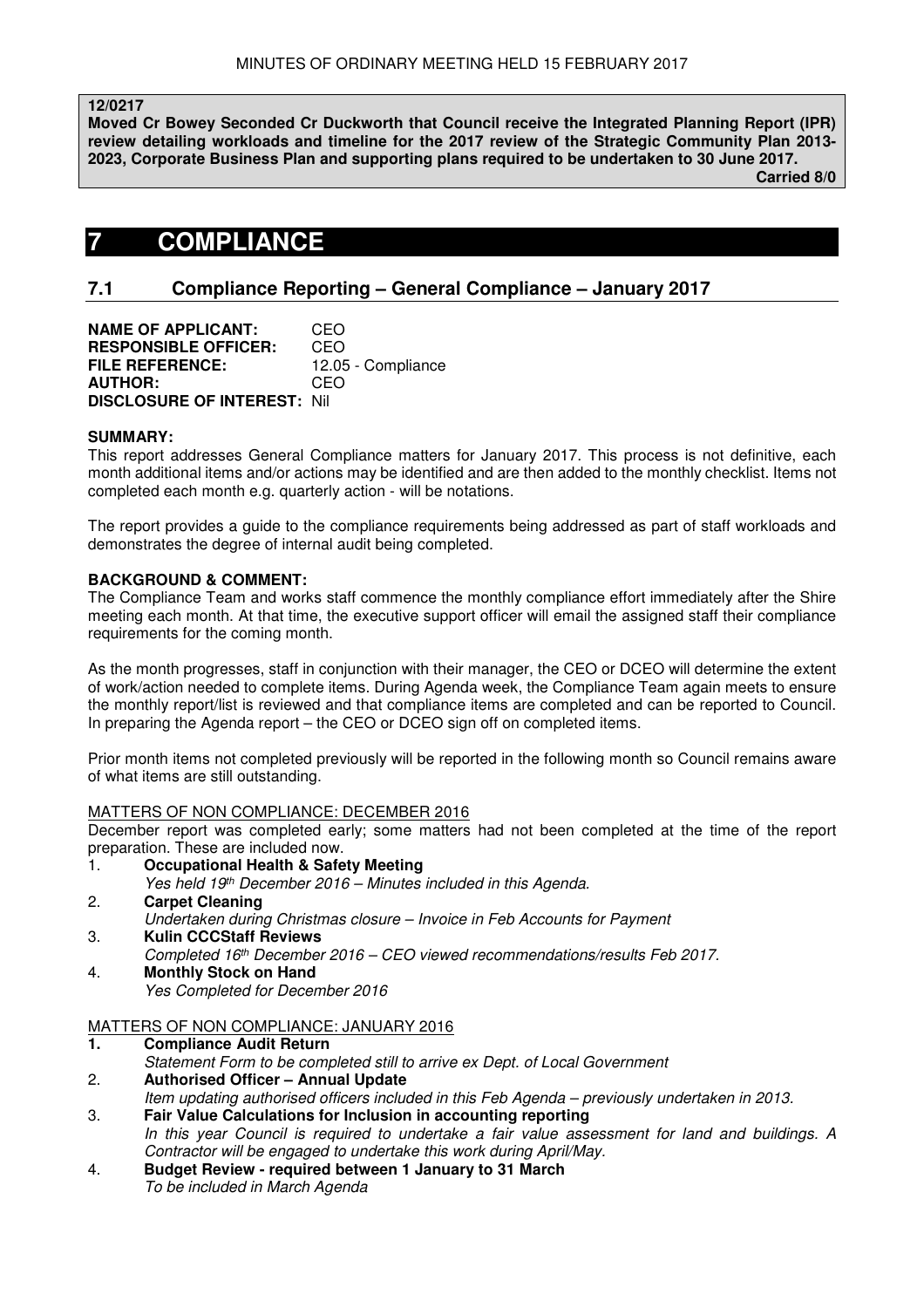### **FINANCIAL IMPLICATIONS:**

In the generation of the report, Nil in terms of meeting compliance. There may be items that require additional administrative effort to complete or require external assistance to resolve. In those cases, individual financial implications will be reported.

## **STATUTORY AND PLANNING IMPLICATIONS:**

Nil

#### **POLICY IMPLICATIONS:**

Identified as necessary – this report Nil

## **COMMUNITY CONSULTATION:**

Nil

## **WORKFORCE IMPLICATIONS:**

Nil

## **OFFICER'S RECOMMENDATION:**

That Council receive the General Compliance Reports for January 2017 and note the matters of noncompliance.

## **VOTING REQUIREMENTS:**

Simple majority required.

## **13/0217**

**Moved Cr O'Brien Seconded Cr Bowey that Council receive the General Compliance Reports for January 2017 and note the matters of non-compliance.** 

 **Carried 8/0** 

# **7.2 Compliance Reporting – Accounting Compliance – December 2016 & January 2017**

| <b>NAME OF APPLICANT:</b>          | <b>DCEO</b>                   |
|------------------------------------|-------------------------------|
| <b>RESPONSIBLE OFFICER:</b>        | <b>SFO</b>                    |
| <b>FILE REFERENCE:</b>             | 12.06 – Accounting Compliance |
| <b>AUTHOR:</b>                     | CFO                           |
| <b>DISCLOSURE OF INTEREST: Nil</b> |                               |

## **SUMMARY:**

This report addresses Accounting Compliance matters for the month of December 2016 and January 2017. The accounting compliance spreadsheet checklist includes details the majority of the compliance and operation issues that are required throughout the year on a month by month basis. Council should refer to the DCEO any items they wish to raise for review.

Compliance recorded in this way should provide Council with the surety that all known compliance and operational requirements are being addressed as part of staff workloads and that a degree of internal audit is being completed.

# **BACKGROUND & COMMENT:**

The Compliance Team and works staff commence the monthly compliance effort immediately after the Shire meeting each month. At that time, the administration staff member will send to the listed staff members an email detailing their compliance requirements for the month.

As the month progresses, staff in conjunction with their manager, the CEO or DCEO will undertake the analysis of the work required and determine the extent of action needed that will be required to complete items. During Agenda week the monthly report/list is reviewed to ensure compliance items are completed and can be reported to Council. As the Agenda is prepared – the CEO or DCEO sign off on all completed items.

## MATTERS OF NON COMPLIANCE: DECEMBER 2016/JANUARY 2017

Nil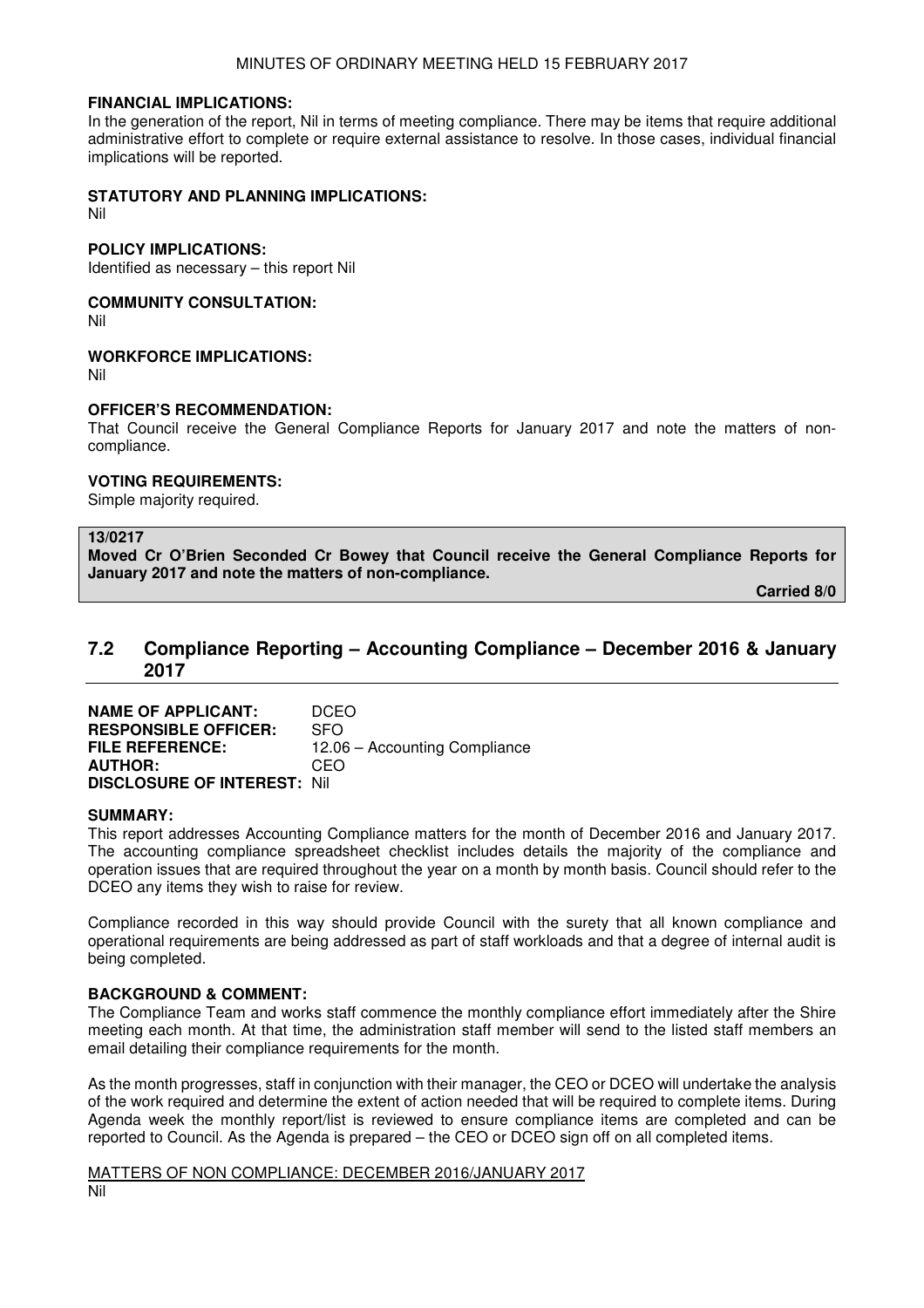## **FINANCIAL IMPLICATIONS:**

In the generation of the report, Nil in terms of meeting compliance. There may be items that require additional administrative effort to complete or require external assistance to resolve. In those cases, individual financial implications will be reported.

# **STATUTORY AND PLANNING IMPLICATIONS:**

Nil

## **POLICY IMPLICATIONS:**

Identified as necessary – this report Nil

## **COMMUNITY CONSULTATION:**

Nil

# **WORKFORCE IMPLICATIONS:**

Nil

# **OFFICER'S RECOMMENDATION:**

That Council receive the Finance Compliance Report for December 2016 and January 2017 and note items of non-compliance outstanding.

# **VOTING REQUIREMENTS:**

Simple majority required.

## **14/0217**

**Moved Cr Duckworth Seconded Cr Varone that Council receive the General Compliance Reports for January 2017 and note the matters of non-compliance.** 

 **Carried 8/0** 

# **7.3 Compliance Reporting – Delegations Exercised – December 2016 & January 2017**

**NAME OF APPLICANT:** Shire of Kulin **RESPONSIBLE OFFICER:** CEO **FILE REFERENCE:** 12.05 - Compliance **AUTHOR:** CEO **DISCLOSURE OF INTEREST:** Nil

# **SUMMARY:**

To report back to Council actions performed under delegated authority from the period 1 December 2016 to 31 January 2017.

# **BACKGROUND & COMMENT:**

This report is prepared for Council detailing actions performed under delegated authority by the respective officers –

## **Finance**

- Investment of Surplus Funds (DCEO)
- Agreements for the payment of debts to Council (DCEO)
- **Writing Off debts to Council Up to**  $$100$  **(CEO)**

## **Approvals**

- **Building Licenses issued (Building Officer)**
- Swimming Pool Inspections completed (EHO)
- Health approvals issued or actions taken (EHO)
- Development Applications (DA's) issued (CEO)

# **Other Delegations**

- Fire Fighting plant hire  $(CEO)$
- **F** Temporary Road Closures (Works Manager)
- Cemeteries Act exhumations (CEO)
- Use of the Common Seal (CEO)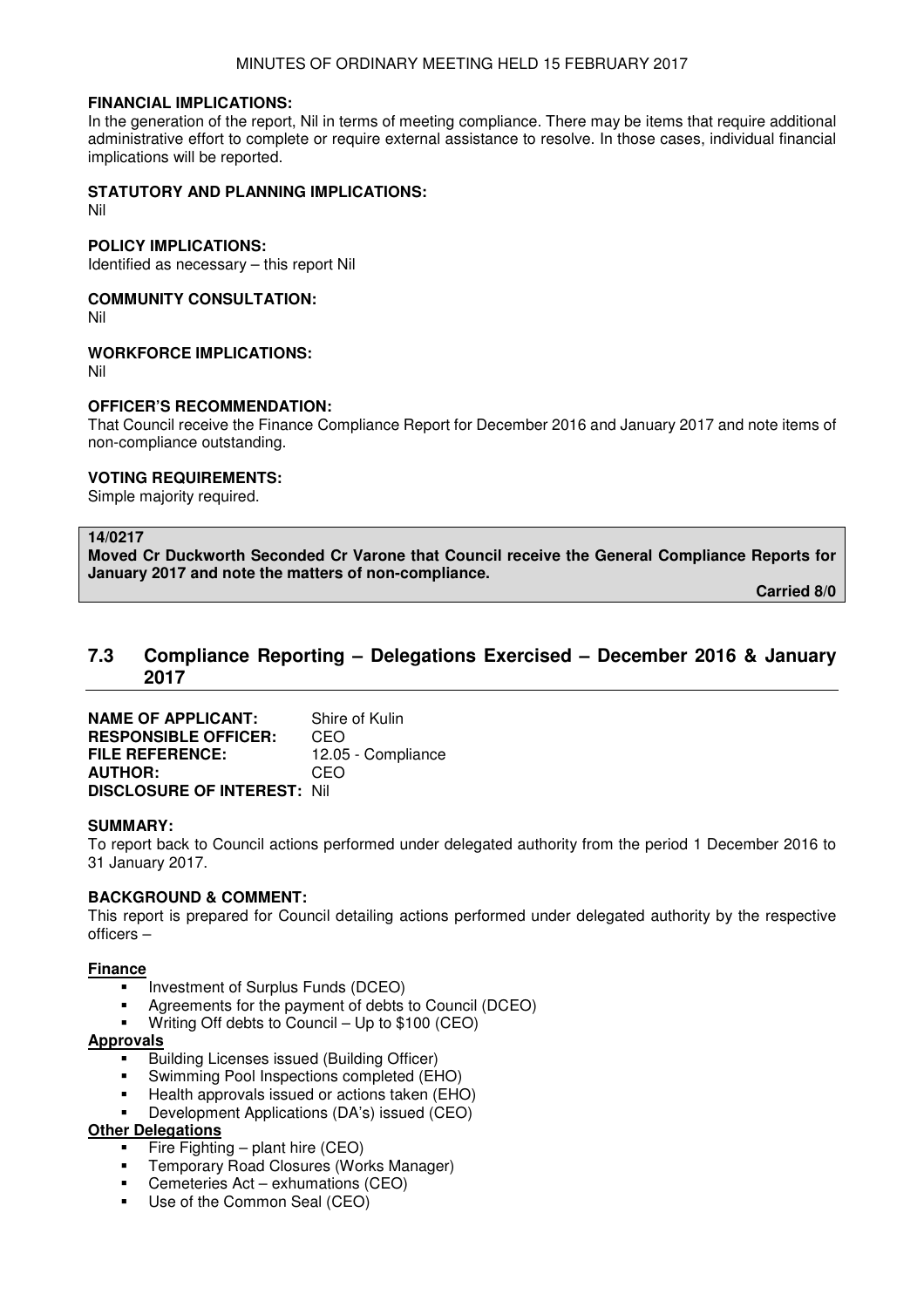# **COMMENT**

The following tables outline the actions performed within the organisation relative to the delegated authority for the month and are submitted to Council for information.

## **Finance**

**Investment of Surplus Funds (DCEO) -** Local Government Act 1995, section 6.14 Delegation exercised for December 2016 and January 2017.

Municipal funds

| \$ (750,000.00) |       | Draw down |
|-----------------|-------|-----------|
| \$650,000.00    | 1.50% | On call   |
| \$500,000.00    | 1.75% | 30 days   |
| \$250,000.00    | 2.10% | 60 days   |
| \$500,000.00    | 2.35% | 90 days   |
| \$(150,000.00)  |       | Draw down |
| \$500,000.00    | 2.35% | 90 days   |

Reserve Funds

| \$ (550,000.00) | <b>Building Reserve</b> | Draw down |
|-----------------|-------------------------|-----------|
| \$1,381,384.81  | 2.35%                   | 4 months  |
| \$314,193.59    | 2.55%                   | 6 months  |

**Agreements for the payment of debts to Council (DCEO) -** Local Government Act 1995 section 6.49

| <b>Date of Decision</b> | <b>Decision Ref.</b> | <b>Decision Details</b>               | <b>Other affected Person(s)</b> |
|-------------------------|----------------------|---------------------------------------|---------------------------------|
| 30 January 2017         | Ron Hardy            | Agreement to pay \$200 month on   Nil |                                 |
|                         |                      | outstanding rates (3-4months to       |                                 |
|                         |                      | eliminate) – following adjustment for |                                 |
|                         |                      | Pensioner Rate Rebate.                |                                 |

**Writing Off debts to Council – Up to \$100 (CEO) -** Local Government Act 1995 section 6.12

No delegated decisions were undertaken by staff pursuant to the payment of debts for the reporting period.

## **Approvals**

No delegated decisions for Building Licenses issued (Building Officer) - Building Act 2011, Building Code of Australia were undertaken by staff pursuant to this reporting period.

## **Swimming Pool Inspections completed (EHO)**

No delegated decisions were undertaken by staff pursuant to the Inspection of Pools for the reporting period.

#### **Health approvals issued or actions taken (EHO) -** Health Act 1911, section 26 No delegated decisions were undertaken by staff pursuant to the issue of Health Approvals for the reporting period.

# **Development Applications (DA's) issued (CEO) – Shire of Kulin TPS2**

No delegated decisions were undertaken by staff pursuant to Development Applications issued under the Shire of Kulin TPS2 for the reporting period.

## **Other Delegations**

**Fire Fighting – plant hire (CEO) -** Local Government Act sections 5.42 and 5.44 and Bush Fires Act section 38 (3), (4) and (5).

No delegated decisions were undertaken by staff pursuant to the hire of firefighting plant for the reporting period.

# **Temporary Road Closures (Works Manager) -** Local Government Act 1995 section 3.50

No delegated decisions were undertaken by staff pursuant to the temporary closure of roads for the reporting period.

**Cemeteries Act – exhumations (CEO) -** Cemeteries Act 1986 sections 6 and 59 No delegated decisions were undertaken by staff pursuant to exhumations for the reporting period.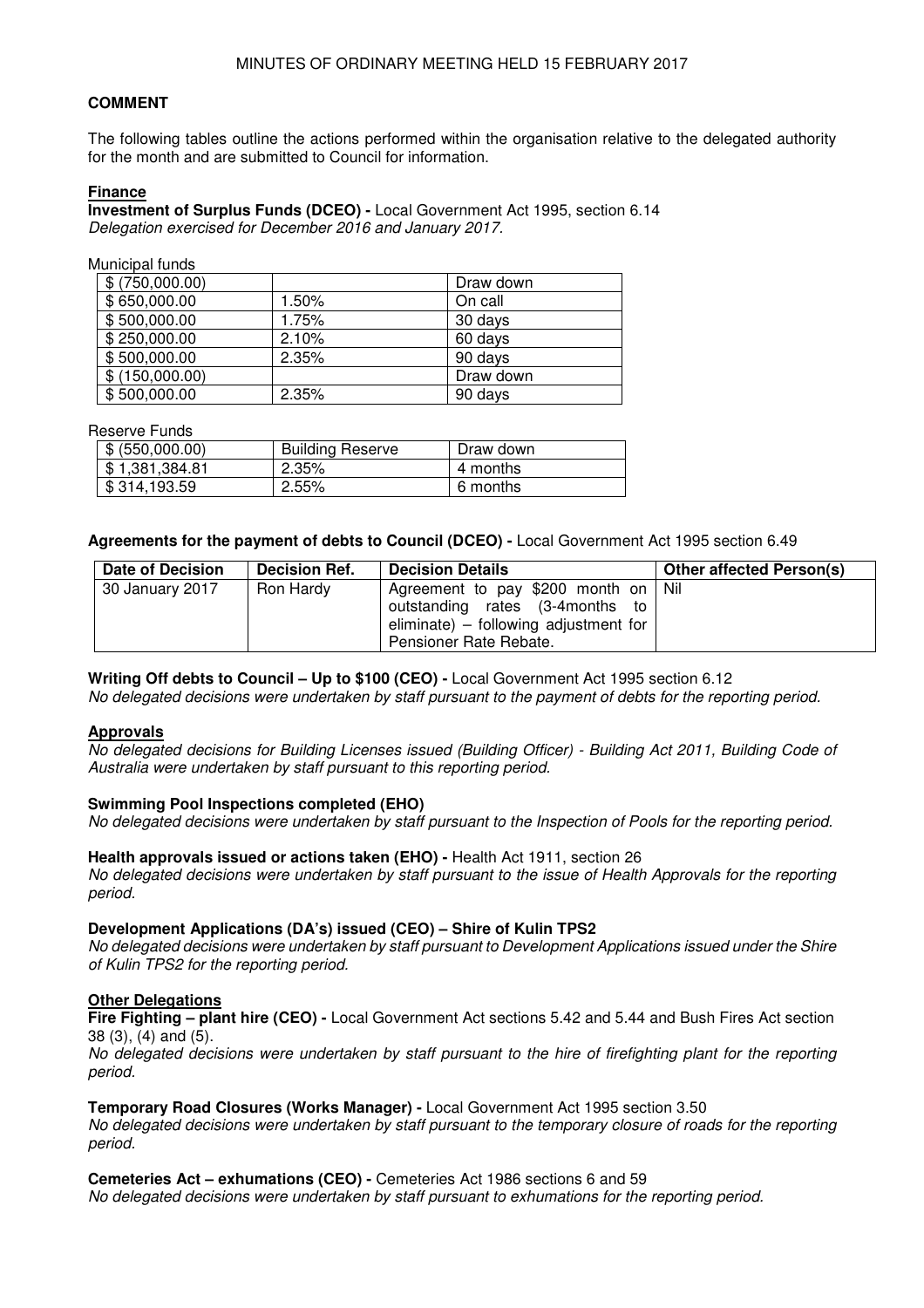| Date of Decision | <b>Decision Ref.</b> | <b>Decision Details</b>                                                                                                                                                     | <b>Other affected Person(s)</b>                             |
|------------------|----------------------|-----------------------------------------------------------------------------------------------------------------------------------------------------------------------------|-------------------------------------------------------------|
| 21 December 2016 | Transfer of Land     | MJ & KM Wilson - part of Lot 1001 on<br>Deposited Plan Comprised in Lot 20<br>On Deposited Plan 406807 - Kulin<br>Townsite Dam - Oval Watering.                             | Shire of Kulin - purchase of<br>land for Kulin townsite dam |
| 21 December 2016 |                      | Transfer of Land   MJ & KM Wilson - Lot 1001 on  <br>Deposited Plan 42480; Lot 1 on   land for Kulin townsite dam<br>Diagram 62868 - Kulin Townsite Dam<br>- Oval Watering. | Shire of Kulin - purchase of                                |

# **Use of the Common Seal (CEO) -** Local Government Act 1995 – Section 9.49A

# **STATUTORY ENVIRONMENT:**

Building Act 2011 Bushfires Act 1954 Cemeteries Act 1986 Health Act 1911, section 26 Health Act 1991 – s.107 Local Government Act 1995 Shire of Kulin TPS2 Town Planning Development Act Town Planning Scheme Trustees Act, Part III,

## **FINANCIAL IMPLICATIONS:**

Nil in terms of exercising delegation and reporting to Council though there may be financial implications in the case of each delegation exercised.

# **STATUTORY AND PLANNING IMPLICATIONS:**

Nil

# **POLICY IMPLICATIONS:**

There are no known policy implications relating to this report.

# **COMMUNITY CONSULTATION:**

Nil

# **WORKFORCE IMPLICATIONS:**

Nil

# **OFFICER'S RECOMMENDATION:**

That Council receive the Delegation Exercised Report for December 2016 & January 2017.

# **VOTING REQUIREMENTS:**

Simple majority required.

## **15/0217**

**Moved Cr O'Brien Seconded Cr Duckworth that Council receive the Delegation Exercised Report for December 2016 & January 2017.** 

 **Carried 8/0** 

# **8 ELECTED MEMBERS MOTIONS OF WHICH PREVIOUS NOTICE HAS BEEN GIVEN**